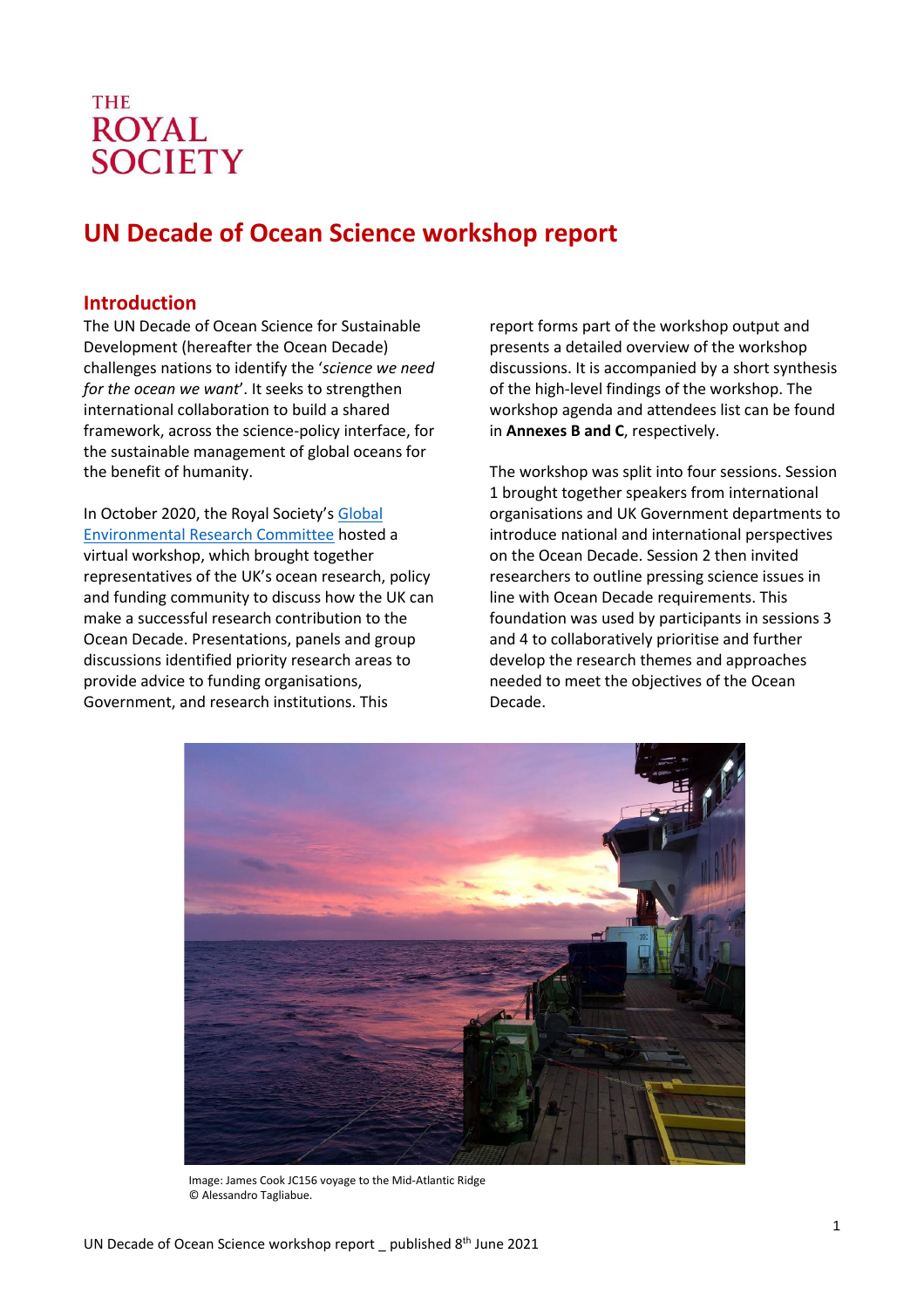# **Table of Contents**

| Session 1: International context and policy needs for evidence - talks3                  |  |
|------------------------------------------------------------------------------------------|--|
|                                                                                          |  |
|                                                                                          |  |
|                                                                                          |  |
|                                                                                          |  |
| Sessions 3 and 4: Prioritising and Developing Research Questions - breakout discussions8 |  |
|                                                                                          |  |
|                                                                                          |  |
|                                                                                          |  |
| Annex B: Agenda for GERC workshop on UK research priorities for the UN Decade of Ocean   |  |
|                                                                                          |  |
|                                                                                          |  |
|                                                                                          |  |
|                                                                                          |  |
|                                                                                          |  |
|                                                                                          |  |
|                                                                                          |  |
|                                                                                          |  |
|                                                                                          |  |
|                                                                                          |  |
|                                                                                          |  |
| Panel Discussion: Ocean-based opportunities, solutions and management  26                |  |
|                                                                                          |  |
|                                                                                          |  |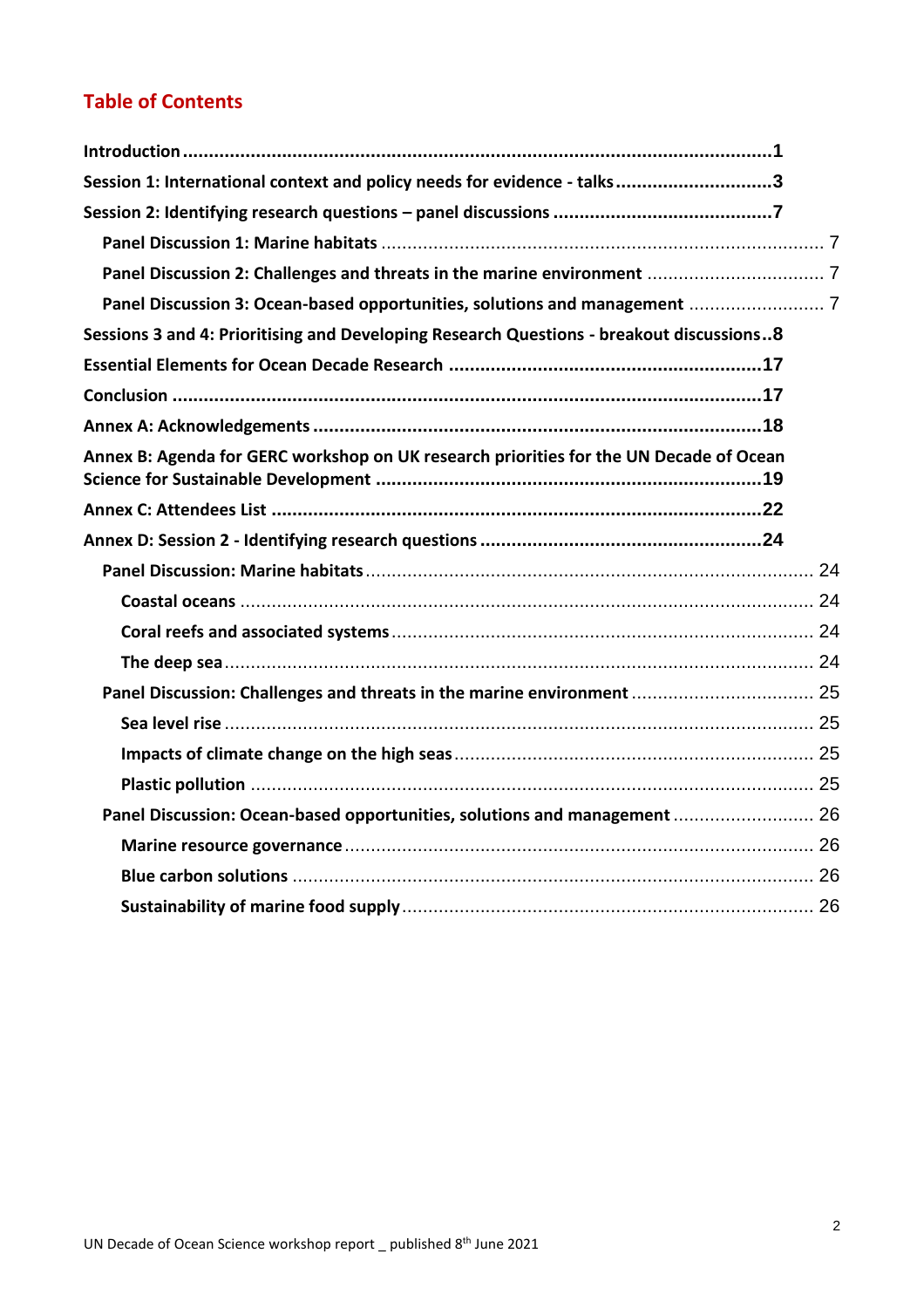# <span id="page-2-0"></span>**Session 1: International context and policy needs for evidence - talks**

Session 1 included four talks introducing Ocean Decade objectives, providing examples of national and international actions around the Ocean Decade, and outlining the science that policy makers need to address critical ocean challenges. Below is a synthesis of the key information shared by the talks.

**Talk 1: Introducing the Ocean Decade: context and personal perspective -** *Professor Angela Hatton*, Director of Science and Technology, National Oceanography Centre

*This talk introduced the UN Ocean Decade and its objectives.* 

There is only one ocean. The ocean represents roughly 96% of the habitable space on Earth and provides the primary protein source for roughly 1 billion people. It is vital for the functioning of our planet; it absorbs and redistributes carbon, excess heat, and nutrients.

In addition, the ocean is fundamental to economies and livelihoods. In 2016, the OECD forecast the ocean economy would double by 2030, from \$1.5 trillion to \$3 trillion per year<sup>1</sup>. However, this relies on healthy marine ecosystems.

Protecting and enhancing the ocean relies on collective global efforts to investigate the changes affecting our oceans. Large scale research, observation, prediction systems, and data sharing are essential to help policy makers make evidence-based decisions about the ocean.

Science is at the heart of the Ocean Decade, but science is broad. We must bring together the natural science and social sciences to deliver large scale, transformative, solutions-driven research. The Ocean Decade is an opportunity to help influence funding calls so that funding supports the science we need for the ocean we want.

The Ocean Decade has set out [Decade outcomes,](https://www.oceandecade.org/assets/The_Science_We_Need_For_The_Ocean_We_Want.pdf)  [and Decade challenges.](https://www.oceandecade.org/assets/The_Science_We_Need_For_The_Ocean_We_Want.pdf) In addition to this, there are a number of underlying needs which can be identified:

Leadership; people, communities and organisations who can make things happen.

- Collaboration and co-operation; both internationally and between disciplines.
- The ability to inspire and engage the next generation.
- A transformation in the way we work; embracing new technologies.
- Clear communication of ocean knowledge.
- Natural and social scientists and ocean stakeholders working together to design and deliver solution-orientated research.
- Capacity development.
- Commitments from Governments and policy makers.
- Funding and calls for action.

These needs can act as guiding principles to help us meet the objectives of the Ocean Decade.

**Talk 2: Efforts underway outside the UK: Action from global to national scale** *- Julian Barbière*, Head of Marine Policy and Regional Implementation, Intergovernmental Oceanographic Commission - UNESCO

*This talk provided an overview of how the development and implementation of the Ocean Decade is progressing at global, regional, and national scales.* 

The Ocean Decade was developed to be a nonprescriptive, adaptive framework which allows diverse actors at all scales to create programs and projects. Th[e Ocean Decade Implementation Plan](https://oceanexpert.org/document/27347) identifies a variety of mechanisms to enable multi-level engagement.

The implementation plan outlines ten Ocean [Decade challenges.](https://uk-ioc.org/united-nations-decade-ocean-science-sustainable-development-2021-2030#:~:text=Ocean%20Decade%20Challenges&text=These%20objectives%20include%3A,deploy%20solutions%20for%20sustainable%20development) These cover the most immediate priorities for the Ocean Decade and can be translated into action across scales to achieve the [Ocean Decade outcomes](https://oceandecade.org/about?tab=our-vision) and build 'the ocean we want'.

<sup>1</sup> OECD (2016), The Ocean Economy in 2030, OECD Publishing, Paris, https://doi.org/10.1787/9789264251724-en.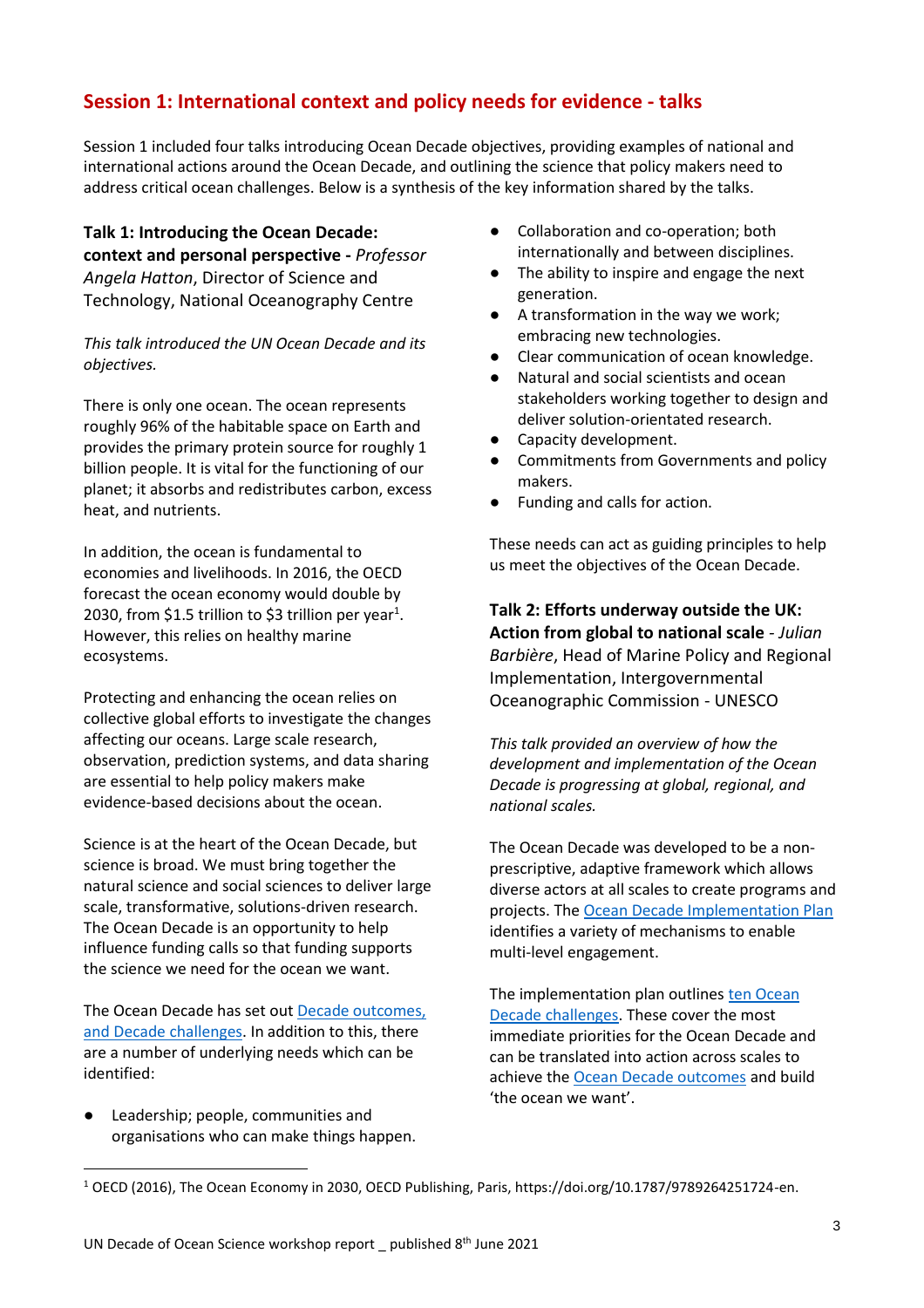Several global initiatives to facilitate the Ocean Decade objectives will be implemented, most notably the Global Stakeholder Forum (due to be established in 2021) and the [Ocean Decade](https://www.oceandecade.org/news/37/UNESCO-rolls-out-Ocean-Decade-Alliance-at-Our-Ocean-Conference)  [Alliance.](https://www.oceandecade.org/news/37/UNESCO-rolls-out-Ocean-Decade-Alliance-at-Our-Ocean-Conference) The former will organise communities of practice around the Ocean Decade challenges. The latter is a large-scale resource mobilisation mechanism.

Initiatives to facilitate the Ocean Decade objectives also exist at the regional scale, for instance: the Arctic Ocean Plan; the West Tropical Atlantic Taskforce; the Pacific Regional Programme; and the African Action Plan. Regional platforms can be registered as Ocean Decade stakeholder networks and can enable regional actors to identify priority issues to meet regional needs.

Finally, national level initiatives exist in the form of National Decade Committees. These are multistakeholder platforms which co-ordinate between regional and global initiatives, design and develop Ocean Decade actions, facilitate access to Ocean Decade outputs, and leverage funds and resources. Currently, there are National Decade Committees in Brazil, Canada, Colombia, France, Germany, Italy, India, Japan, Norway, Portugal, the UK (see talk 4) and the USA, with more planned including in Egypt, Iran, and Russia. The exchange between these committees will be facilitated by the Intergovernmental Oceanographic Commission (IOC) governing bodies and the Global Stakeholder forum.

### **Talk 3: Relevant efforts for the UN Ocean Decade -**

*Professor Sheila Heymans*, Executive Director, The European Marine Board

*This presentation introduced the European Marine Board and outlined the work the organisation is undertaking in support of the Ocean Decade.* 

The **European Marine Board** is a European partnership between major marine and oceanographic institutes, research funding agencies, and networks of universities. It focuses on science strategy and foresight, and provides advice through published materials targeted at the European Commission and Parliament, the science community, and the public to shape

research areas, investments and ocean management practices.

A major recent output has been their position paper entitled '[Navigating the Future V: marine](https://www.marineboard.eu/navigating-future-v)  [science for a sustainable future'](https://www.marineboard.eu/navigating-future-v). This focusses on envisioning a 4D ocean, in which changes over space and time were predicted.

The paper highlighted several priorities for the Ocean Decade:

- A clean ocean tackling pollutants;
- A safe ocean the ability to understand and predict extreme events;
- $\bullet$  A healthy ocean an ocean that is interconnected and functioning;
- A transparent ocean  $-$  accessible and real time data.

The European Marine Board also acknowledged that ecosystem models can help meet the goals of the Ocean Decade. Ecosystem models must be connected to other models, such as physical models, food models, socio-economic models, and biogeochemical models, as well as addressing uncertainty and multiple spatial and temporal scales.

Finally, the European Marine Board has been working to highlight the interlinkages between ocean health and human wellbeing, notably through the [SOPHIE Project.](https://www.marineboard.eu/sophie) The European Marine Board use the work from the SOPHIE Project alongside wider research on the interrelations between human and ocean systems to inform the Ocean Decade.

# **Talk 4: Evidence Needs for Policy Making: Defra perspective -** *Professor Gideon Henderson*, Chief Scientific Advisor at Defra

*This talk outlined some thoughts on the UN Ocean Decade from a Defra perspective, and highlighted knowledge gaps that should be addressed to enable evidence-based policymaking in critical areas.*

Defra is committed to ensuring that outputs of the UN Ocean Decade will be transformational in ensuring a sustainable ocean for all, and are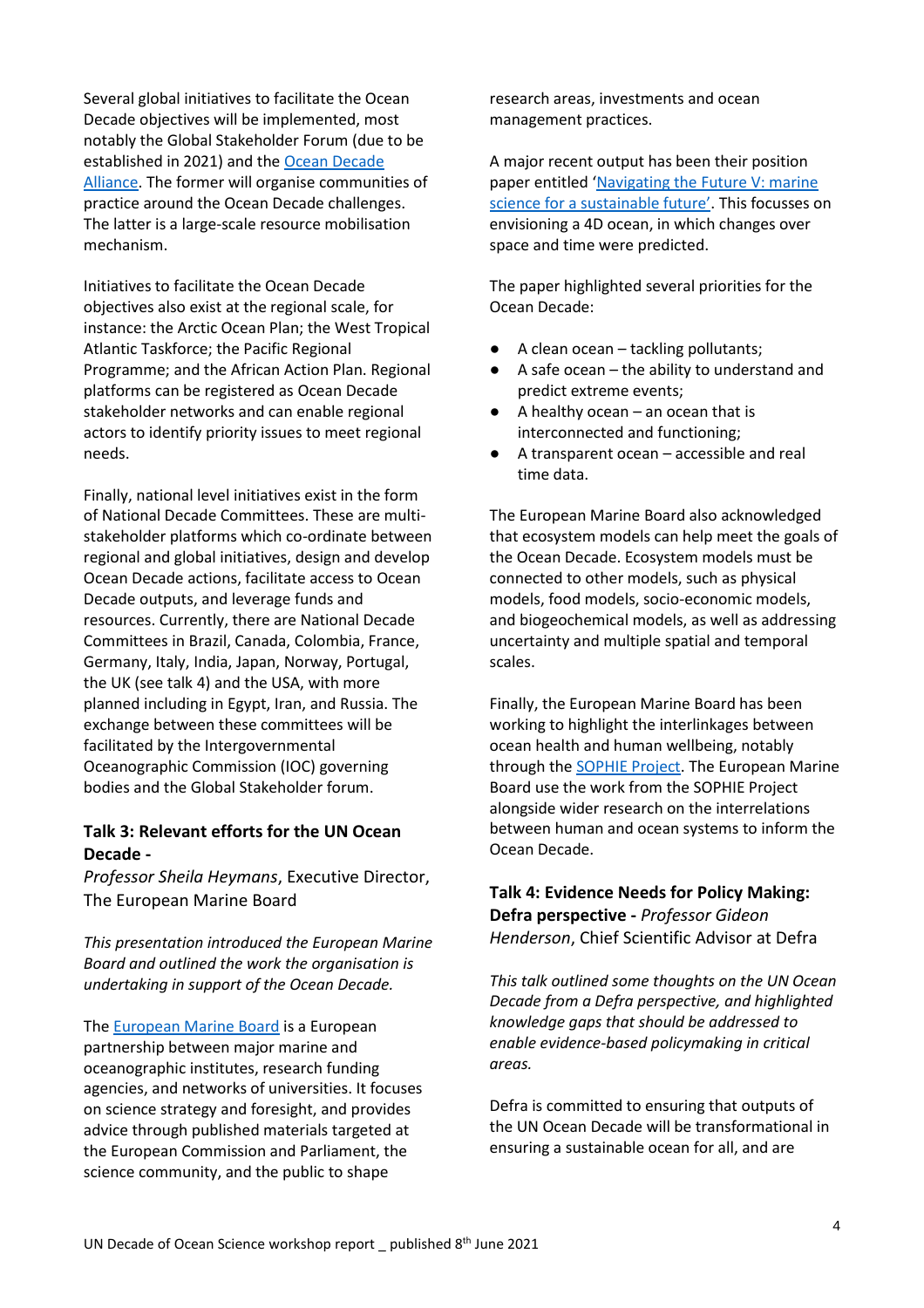liaising with international partners to facilitate increased collaboration on the Ocean Decade.

The Blue Planet Fund, set to launch in 2021, was noted as the flagship scheme which aligns with Ocean Decade goals. It will provide £500 million of UK development assistance to support the protection of the marine environment and reduction of poverty in developing countries, including through investment in marine science. It aims to: improve marine biodiversity and livelihoods; resilience, adaptation to and mitigation of climate change; reduce marine pollution; and ensure sustainable use of marine systems. The Fund marks an important contribution to achieving the goals of the Ocean Decade.

There are several areas in which greater understanding of foundational science is needed for policy making.

A major area in which more research is needed is Blue Carbon and the role of nature-based solutions. Coastal ecosystems are important for carbon sequestration, in addition to protecting communities against climate change by providing coastal protection and food security. Conserving coastal ecosystems is an integral part of naturebased solutions to tackling climate change and its impacts, and meeting the Ocean Decade challenges for sustainably managing coastal systems and better understanding ocean-climate interactions.

A second area where more evidence is needed is science of marine protection and the effectiveness of Marine Protected Areas (MPAs). MPAs can form a cornerstone for meeting the Ocean Decade challenges. Research questions include: do Marine Protected Areas work? What are the ecological, social, economic, and cultural costs and benefits of MPAs? What technologies can we use to implement management and conservation measures? What framework can be used to establish MPAs on the high seas? Can MPAs tackle pollution from a variety of sources and materials or is a new framework needed?

Thirdly, more research is needed on the science for adaptation and resilience to: extreme weather; sea level rise and coastal flooding; ocean acidification, deoxygenation and changing

nutrient cycles; disease risk; and invasive species and ecosystem disruption. Better understanding these areas individually and in relation to each other is needed to meet the desired Ocean Decade outcomes.

Finally, understanding the sources and impacts of pollution, including plastics, metals, and organics, is needed to address the Ocean Decade's objectives. The impact of pollutants on catalysing antimicrobial resistance is of particular importance. Research will be needed on the role of pollutants from emerging sources, including offshore wind development and decommissioning, and carbon capture and storage.

It was noted that the UK has major strengths which it can bring to the Ocean Decade. Such strengths include capacity building, technology, modelling and ocean observation, and existing networks (such as the Commonwealth and the Science and Innovation network).

To close, it was acknowledged that the Ocean Decade is broad and international. To make progress and emerge as a leader in Ocean Decade progress, the UK could set a specific agenda, focussing on smaller and realisable goals.

**Talk 5: Evidence needs for policymaking: FCDO perspective -** *Lowri Griffiths*, Head of Ocean Policy Unit, FCDO

*This talk provided an overview of the role of the FCDO Ocean Policy Unit and th[e Marine Science](https://www.gov.uk/government/groups/marine-science-co-ordination-committee)  [Coordination Committee](https://www.gov.uk/government/groups/marine-science-co-ordination-committee) (MSCC) within the Ocean Decade.* 

The Ocean Policy Unit (formerly the Maritime Policy Unit) is centred on the implementation of the UN Law of the Sea (UNCLOS). UNCLOS has two parts of relevance to the Ocean Decade: [part 13](https://www.un.org/depts/los/convention_agreements/texts/unclos/part13.htm) is dedicated to marine scientific research, and part [14](https://www.un.org/Depts/los/convention_agreements/texts/unclos/part14.htm) is dedicated to the development and transfer of marine technology. These outline the international rules and obligations that must be adhered to by Ocean Decade programmes, as well as policies related to ocean research and technological development and transfer.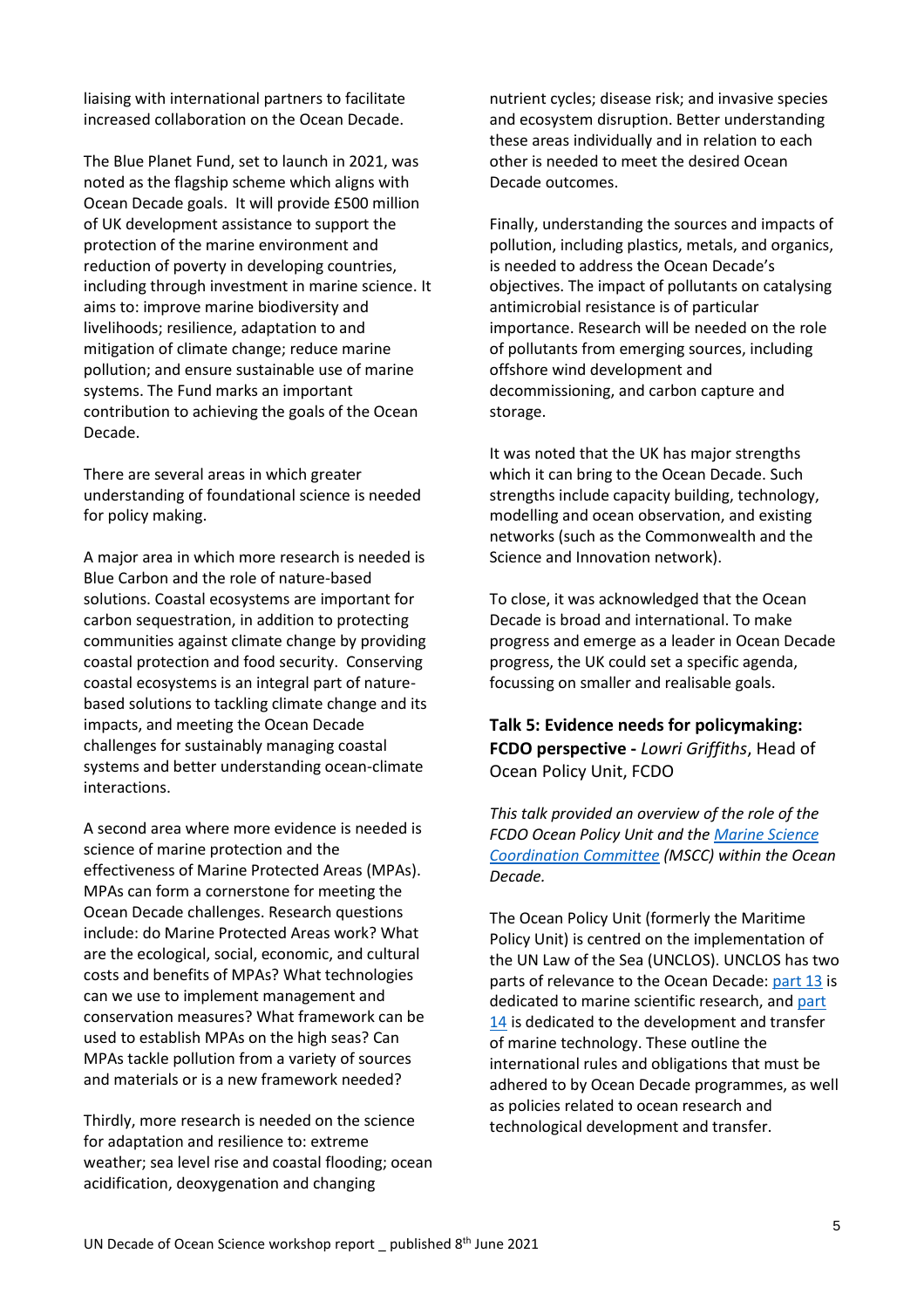The Ocean Policy Unit is involved in two international negotiations. The first is Biodiversity Beyond National Jurisdiction legislation. Two research questions which could support the development of this multilateral agreement are:

- How to identify and establish effective MPAs?
- How best to undertake modern environmental assessments in marine systems?

A second multilateral agreement in development relates to regulation of deep-sea mining in areas beyond national jurisdiction. Scientific evidence is important to developing and implementing regulation which takes into account the likely damage caused to ocean health by deep sea mining.

The MSCC is a body that aims to align UK marine science to inform policy and implement the UK Marine Science Strategy. It has been designated as the UK's national co-ordination committee for the Ocean Decade, ensuring relevant information is made available to the UK science community. The MSCC will maintain a log of the UK projects endorsed as Decade programmes and communicate Governmental priorities for the Ocean Decade, to help researchers align their work with policy objectives.



Image: A deep sea ecosystem. Photo courtesy of the NERC funded Deep Links Project – University of Plymouth, University of Oxford, the British Geological Survey, and the Joint Nature Conservation Committee.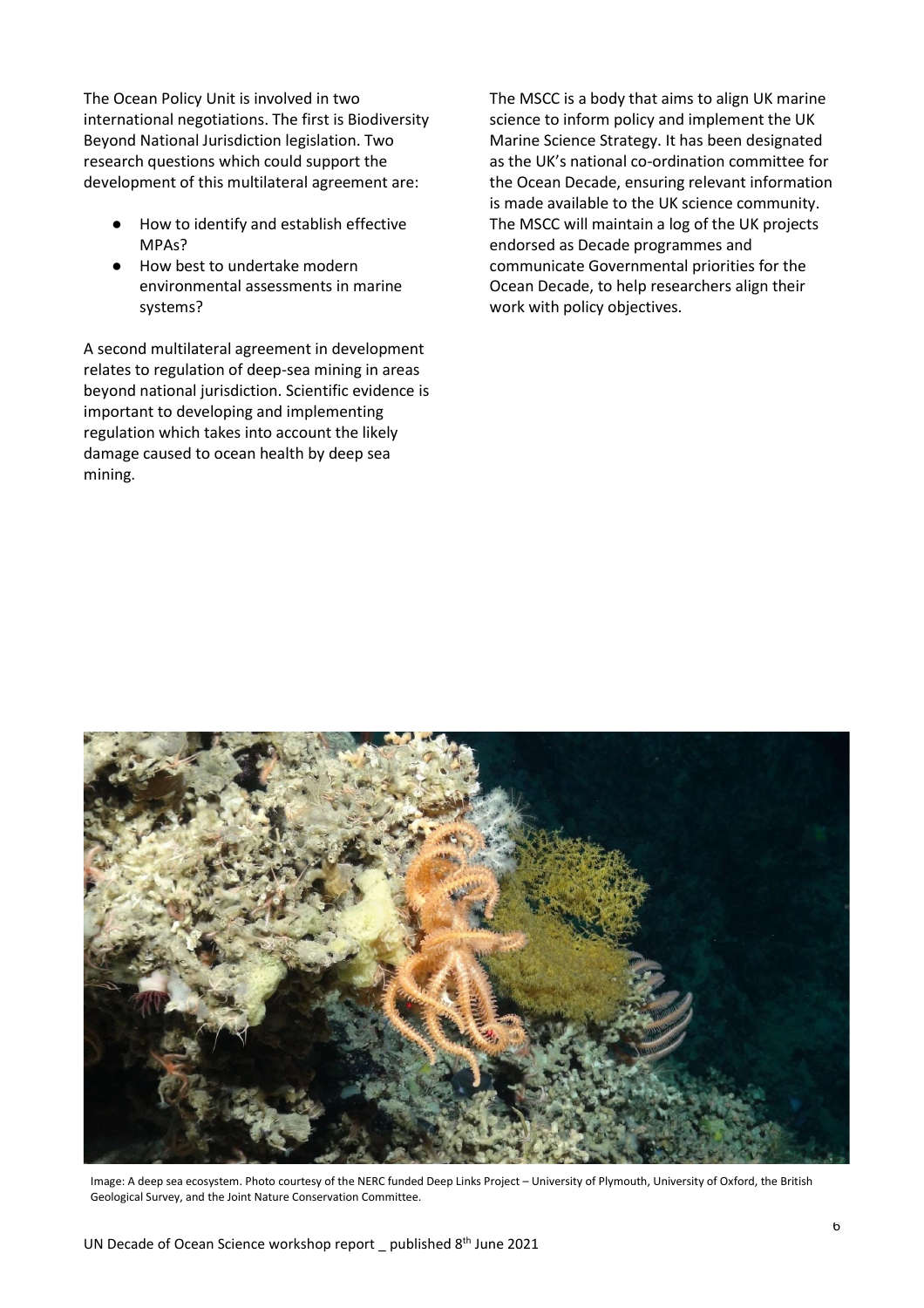# <span id="page-6-0"></span>**Session 2: Identifying research questions – panel discussions**

Session 2 featured nine short talks across three panels, which together provided an overview of marine habitats, outlined major challenges facing the ocean, and offered possible solutions. Details of each talk can be found in **Annex D**.

#### <span id="page-6-1"></span>**Panel Discussion 1: Marine habitats**

Panel 1 explored a range of ocean systems, from coastal oceans and coral reefs to the deep sea. The discussion drew links between ocean and human systems, highlighting their interdependence.

The multifaceted impacts of climate change on ocean physics, and the subsequent consequences for fish stocks in coastal systems, were identified as a priority area for research. Coral reef and mangrove systems support the lives and livelihoods of over 100 million small-scale fishers, but these systems are in serious decline due to over-extraction, climate change and pollution. In these contexts, understanding the drivers of change and developing bespoke solutions were agreed research foci.

The deep sea was noted as having high biodiversity, despite comparatively little being known about it. Improved exploration of the dynamic relationship between the deep sea with other Earth systems and human health was outlined as a frontier for research.

Modelling, data gathering, local empowerment, data democratisation, and interdisciplinary systems were highlighted as the primary mechanisms for understanding these complex interrelations and developing solutions which will be context appropriate and effective over space. The UK was discussed as being particularly well placed to play a leading role in this research, due to its strong transdisciplinary research base, overseas territories, and international partnerships.

# <span id="page-6-2"></span>**Panel Discussion 2: Challenges and threats in the marine environment**

Panel 2 addressed major uncertainties around challenges and threats faced by the ocean, and, in turn, the consequences to human society. The

extent of sea level rise, long-term impacts of plastic pollution, and biological and biogeochemical changes were outlined as frontiers for impactful research.

Understanding the multifaceted impacts on ecosystem services, weather, infrastructure, and geomorphology from sea level rise was acknowledged as an important emerging area of research. The impacts of climate change on carbon sequestration and food supply were also found to be significant. Finally, it was agreed that strategies to reduce the long-term accumulation of nano and microplastics in the oceans are pivotal.

Understanding complexity and broad systems thinking was a prominent theme, from exploring the varied trade-offs involved in addressing plastic pollution sources on land, to understanding the full suite of impacts on ocean systems from ice sheet melt.

# <span id="page-6-3"></span>**Panel Discussion 3: Ocean-based opportunities, solutions and management**

Governance, equity, and partnership building across scales featured prominently in the final panel discussion. Understanding the multifaceted trade-offs between the environment, society, and the economy, in addition to the interests of decision makers, countries, industries, communities, and individuals was identified as an area which needed to be more carefully considered.

Better understanding of trade-offs can enable integrated management and help build optimal and equitable solutions to major challenges. It was noted that questions of equity and partnership building are an important tenet of the Ocean Decade and should be integral to future research designed to contribute to the Decade.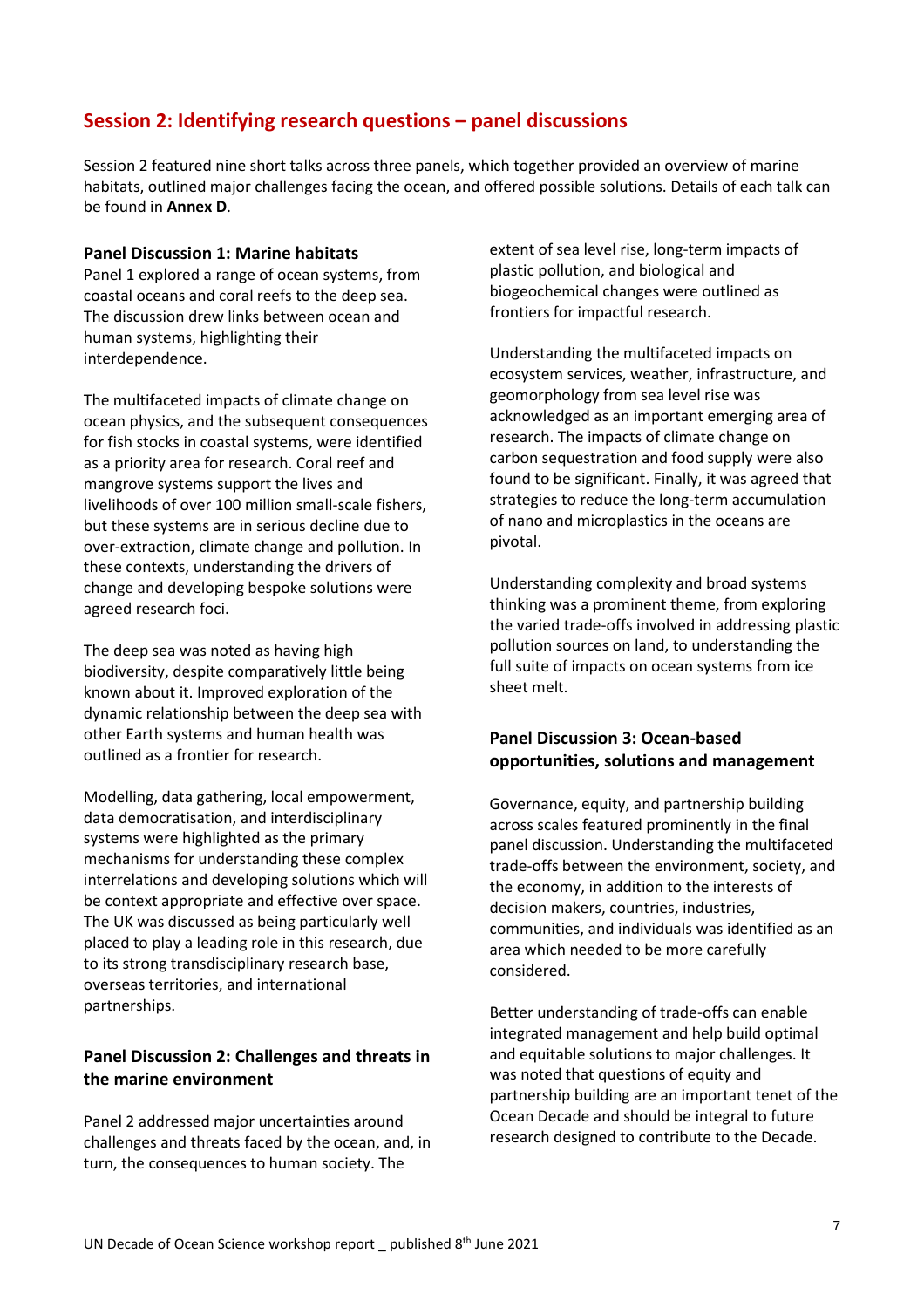# <span id="page-7-0"></span>**Sessions 3 and 4: Prioritising and Developing Research Questions - breakout discussions**

The outcome of session 2 was used to design eight research ideas for discussion in session 3. The later focussed on identifying four salient research areas using a set of criteria:

- (i) Fit to the remit of the Ocean Decade;
- (ii) Transformative nature;
- (iii) Need for a large-scale research programme;
- (iv) Opportunity for the UK to make a leading contribution; and
- (v) the opportunities for international connections and synergies.

Session 4 took the four priority research areas and further structured and developed them. The guidelines used for the refinement of ideas during session 4 were:

- (i) Statement of the idea, the research needs to address the idea, and its outcomes;
- (ii) Potential research sub-themes; and
- (iii) Links with UK and international capacity, as well as potential funders.

A key recognition emerging from the discussion in session 3 was that priority research areas are those which are both poorly understood and have complex interactions within and between ecosystems and societies. These priority research areas examine uncertainty at the societyenvironment interface, looking at how human impacts affect ecosystems, and how ecosystem changes in turn affect society. In particular, priority research areas rely on engagement with local communities, moving away from top-down research and integrating the knowledge and experiences of communities who live at the forefront of ocean ecosystems.

It was felt that the UK is particularly well positioned to tackle each of the priority research areas, due to the breadth and standard of UK research expertise and the track-record of strong international partnerships, most notably overseas territories and Commonwealth countries.

**The following four questions were identified as priority research areas** to: advance the science needed for the Ocean Decade; expand the impact of UK science in partnership with international colleagues; and to address pressing challenges facing the UK and Commonwealth countries.

Overall, those ideas not selected to be taken forward were felt to be key components of either the framing of all Ocean Decade work or could be encompassed within the four chosen themes.

# **Four research priorities for the UN Ocean Decade**

**What is the science necessary to deliver a breakthrough in our understanding of how coral reef socio-ecological systems respond and adapt to climate change and other stressors?**

Coral reefs and associated coastal systems, like mangroves, are the most biodiverse marine ecosystems. It is estimated that approximately 850 million people worldwide (many of whom are among the world's poorest) derive benefits from reef ecosystems<sup>2</sup>. They are therefore both ecologically and socially important. However, these systems are very sensitive to climate change and human impacts. In recent decades, approximately 50% of these ecosystems have been severely degraded to non-coral dominated systems through human and environmental pressures. There is therefore a pressing need to better understand these ecosystems and their relationship with human societies to address the Ocean Decade objectives.

'Socio-ecological systems' (SES) refers to the complex and dynamic interrelations between ecosystems and human society, outlining that the

<sup>2</sup>Burke, L., Reytar, K., Spalding, M. and A. Perry. 2011. *Reefs at Risk Revisited*. World Resources Institute, Washington DC, USA.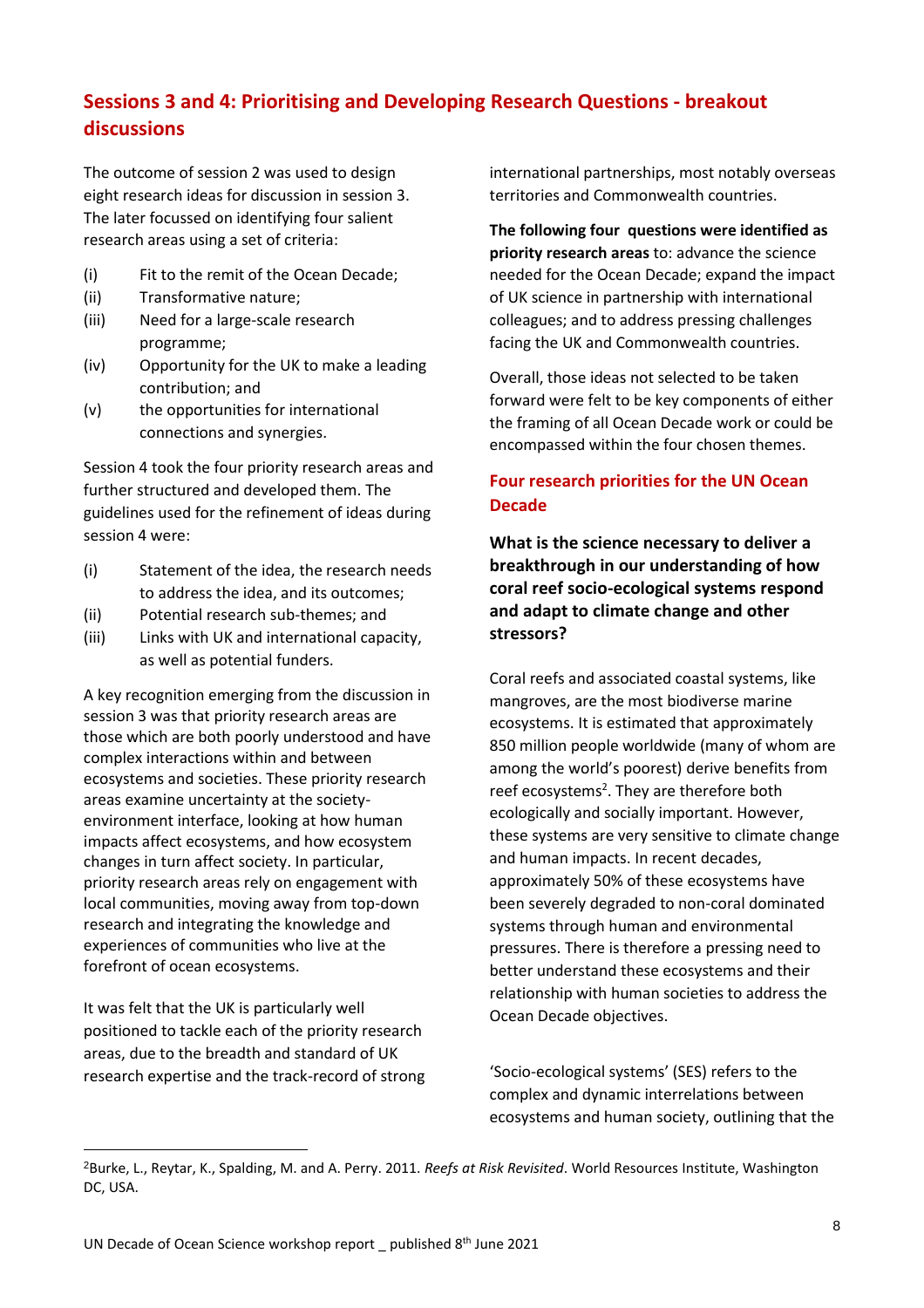two are not independent of one another, but in fact inextricably interwoven. This is particularly clear for coral reef SESs: many societies worldwide depend on the biodiversity of reef ecosystems for food and livelihoods, and, in turn, reef ecosystems are highly sensitive to direct and indirect human pressures.

This research question was found to be of great priority in driving the science needed to meet the Ocean Decade objectives, benefitting ecosystems and communities worldwide, and further developing the impact of collaborative UK research.

At its core, this research question depends on participatory action, bringing together placebased managers, scientists, and local communities who directly depend on coastal coral ecosystems, hold traditional knowledge and expertise, and are best placed to manage these systems.

To capture the need for participatory action and the fact that coral SESs extend to wider ecosystems, such as mangroves, the question was restructured as:

## *Accelerating participatory solutions to the rapid changes facing coral coast ecosystems and dependent communities.*

A number of research angles and needs were identified as being necessary to address this question:

- A better understanding of the sensitivities and stressors faced by coral coast systems.
- A better understanding of the global and local stressors relevant to different coral coasts across space.
- The need for real-time monitoring and data gathering in coral reefs, deep-water corals, and wider coastal ecosystems to better understand the stressors faced by these systems at different scales.
- Social science approaches, alongside physical sciences, to integrate local historical knowledge. Doing so can help identify past biodiversity and therefore predict future trends.

Research in this area could help deliver a number of impacts:

- Forming the basis for stronger coastal ecosystem management.
- Supporting the SDGs and wider societal outcomes.
- Development and roll-out of technologies and approaches to enable measurement of coral coasts both by local communities, as well as at the national level.
- Greater data generation at a global scale, which could be democratized and shared. This may prove to be a diplomatic boon for the UK.
- A better understanding of ecosystem tipping points and the associated human vulnerability to tipping points.

It was felt that the UK is very well placed to address this research question. For instance, overseas territories and associated Exclusive Economic Zones (EEZs) contain a vast array of coral coast systems. UK Non-Governmental Organisations (NGOs), universities, social scientists, and Government agencies are currently working on a breadth of topics which relate to this theme.

# **What is the key fundamental knowledge required to manage and monitor human impacts on deep sea ecosystems?**

The deep sea is very much 'out of sight', yet is an essential marine ecosystem which interacts with the rest of the ocean. For instance, exchanges of energy, mass and nutrients between the open ocean and the ocean floor, known as benthopelagic coupling, is a globally important relationship between the deep sea and wider ocean. It is also fundamentally tied to the global carbon cycle, helping to 'lock away' carbon and therefore regulating Earth's climate. However, the deep sea is facing substantial, and rapidly increasing human pressures. There is a risk that the sea floor and its associated ecosystems will be devastated before we knew they existed or how they worked, with unknown knock-on effects on wider ocean health.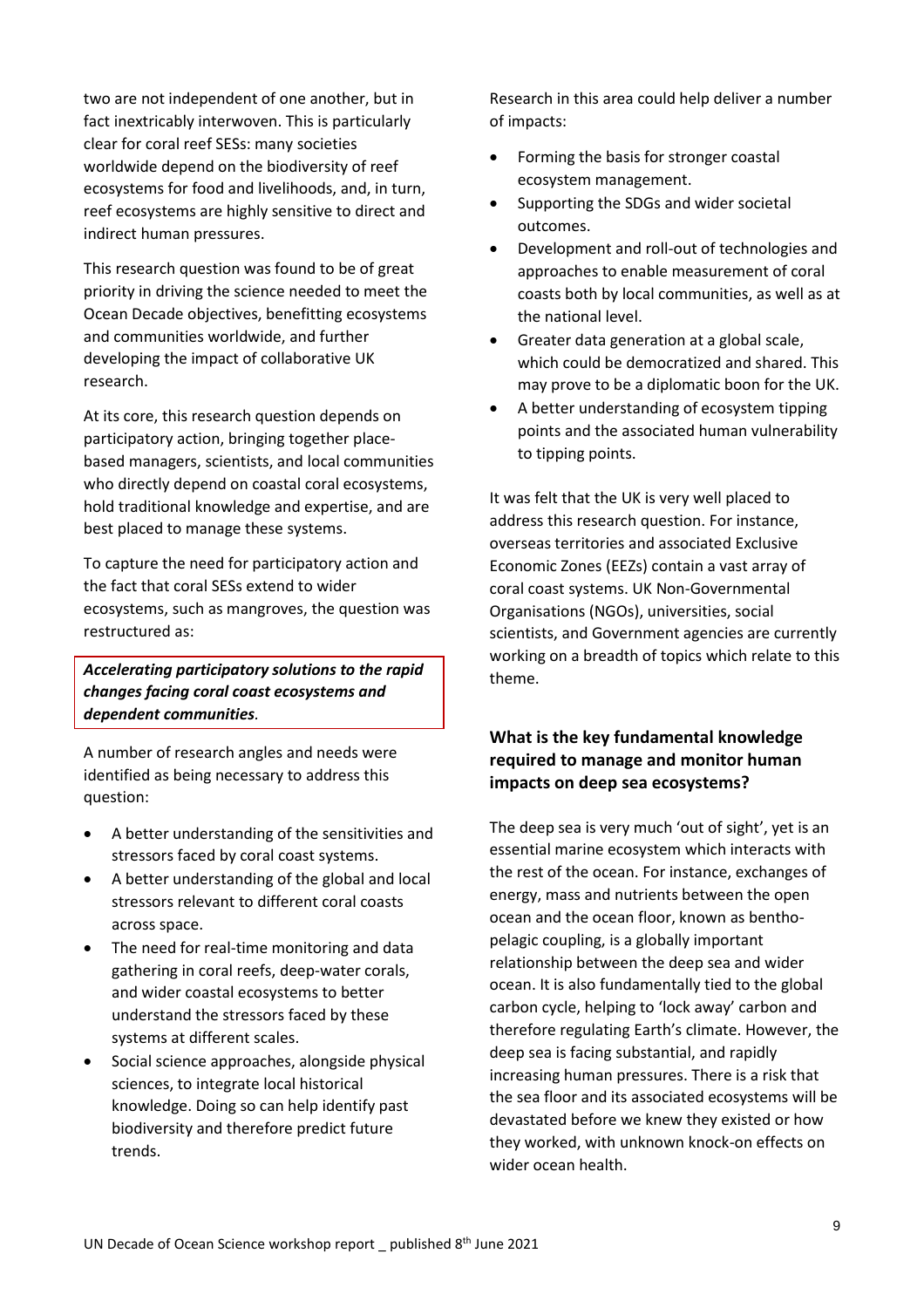The technological challenges of studying the deep sea means there remains a lot of fundamental knowledge to uncover about this important ecosystem. Research is essential to understand how the deep sea will be impacted by human activity, as well as the knock-on impacts on the wider ocean and human society.

Industry is increasingly active in the deep sea; collaborating with industry is essential to progress this research area, as is working collaboratively with nations and organisations around the world.

To strengthen the applicability of this area to the Ocean Decade, and to highlight that the deep sea is interconnected with the rest of the ocean as well as human society, the question was reframed as:

### *Connecting the deep sea to society to support sustainable development.*

Several research sub-themes are valuable to engage with this area in the context of the Ocean Decade:

- The response of the deep sea environment to human and climatic pressures.
- Better understanding the processes and mechanisms governing the response of the deep sea to external pressures.
- The links between the deep sea and society: quantifying the impacts on ecosystem services will enable better understanding of the impacts of deep sea change on society.
- Study of past oceanic change using archives from the deep sea, to inform the changes that may occur in the future.
- Incorporating traditional and indigenous knowledge to inform sustainable management.
- Understanding the vulnerability of benthopelagic coupling systems, to help understand possible consequences of human disturbance for the cycling of carbon, nutrients and pollutants.

Research in this area could help deliver a number of impacts:

- A better understanding of a 'frontier' ecosystem, and its relationship to human society, can be used to underpin management.
- Addressing the above research sub-themes will help us develop frameworks for the sustainable use of the deep sea.
- Deeper understanding of the stressors on the deep sea, including what impacts and stressors are the most salient, and which areas of the deep sea are most important to protect from such stressors.
- Greater knowledge of the physical interaction between the deep sea, ocean circulation and the global transport of heat and carbon, to improve projections of future climate.
- Better collaboration with other countries.
- Better data to conduct future research.

The UK is one of the few countries with both the expertise and existing technological capabilities to access and monitor the deep sea; there is therefore an opportunity for the UK to become an even more prominent leader in deep sea research. Indeed, the UK is already a leader in this field, operating the few existing long-term time series data on the deep sea. UK universities have extensive research using paleo records which can complement understanding of historic deep sea changes to inform possible future change. All this considered, the UK is in a good position to enable capacity building in this space and to lead this component of the Ocean Decade.

**What breakthroughs are required to revolutionise our ability to reduce uncertainty on how sea level rise impacts the coast under different societal choices to facilitate adaptation in the most vulnerable communities and beyond?**

Sea level rise (SLR) is a critical indicator of climate change and will impact the lives and livelihoods of hundreds of millions of people globally. Coastal cities, low-lying deltas, and small islands are particularly vulnerable. It will impact coastal environments, ecosystems, assets and economies across the world.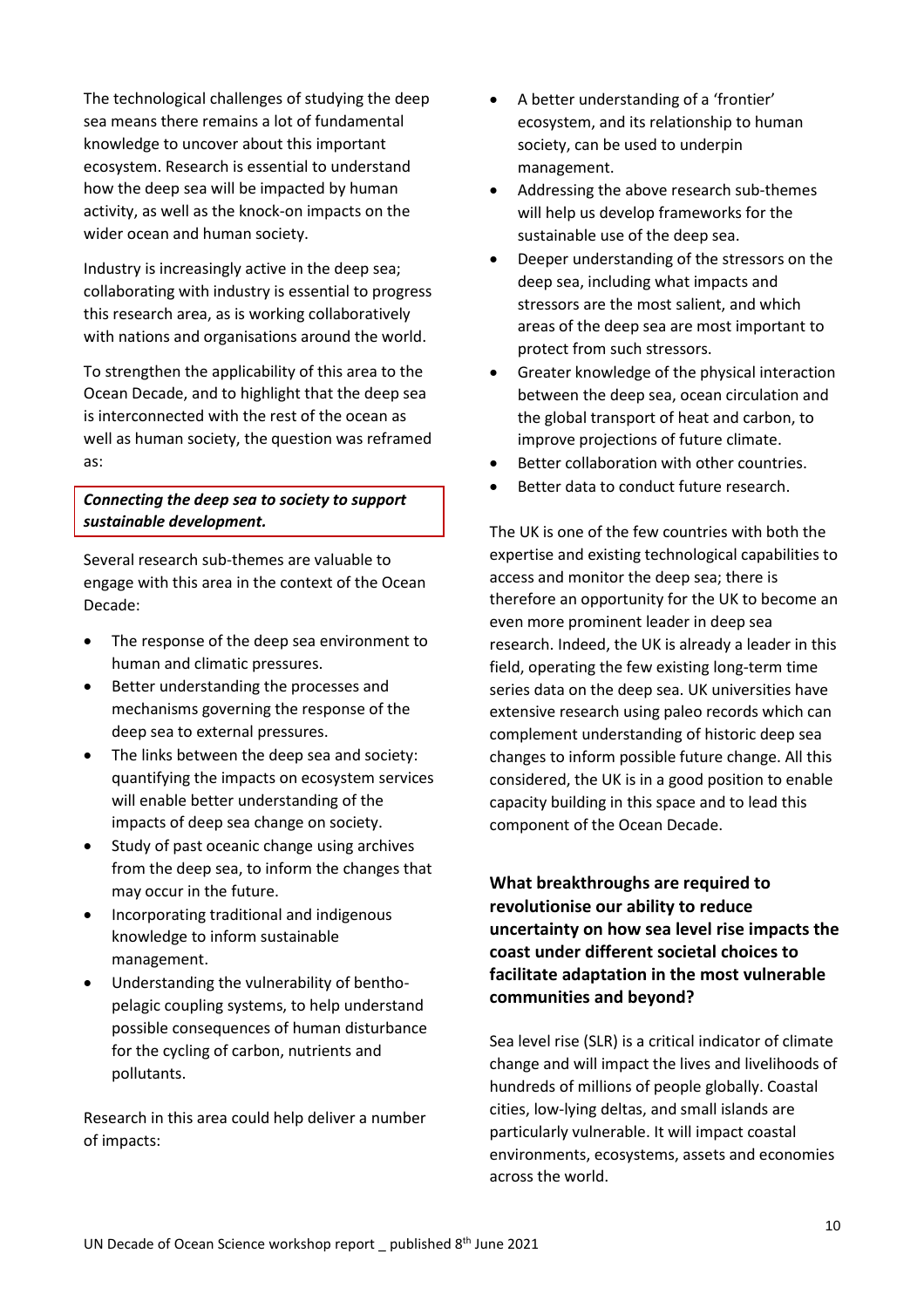While the challenge is global, the type and scale of impacts and, therefore, their solutions are often specific to local geographies and regions; not everywhere will experience the same impacts of SLR, nor have the same capacity to respond. As such, research to understand the impacts of SLR over space must integrate regional and local realities and priorities.

There are three interrelated areas of uncertainty under this research theme: uncertainty surrounding the level of SLR itself; uncertainty about how coasts and ecosystems will respond (e.g. can corals keep up with sea level and still provide for and protect communities?); and uncertainty over how people and the economy will respond (e.g. where will people migrate? Where and how might they adapt?). Addressing this research theme under the context of the Ocean Decade requires an approach that considers all three.

The research question was reformulated to heighten focus on the tools needed to better predict sea level rise for the support of sustainable adaptation approaches. Sea level rise is a global challenge, requiring adaptation which is appropriate and sustainable in local contexts:

## *Improving our capacity to understand and predict sea level rise and its extremes to enable sustainable adaptation.*

There are several areas of research which can contribute to this research theme and address these three areas of uncertainty:

- Enhanced modelling of SLR will help define space-specific management strategies. Modelling will be dependent on data availability and, where more localised management strategies are considered, access to local observational data.
- The consequences and magnitude of ice loss and glacier collapse for SLR.
- Better prediction of extreme weather events under a changing climate will help those in vulnerable areas anticipate the impacts of SLR-related hazards.
- Identifying tipping points of environmental systems impacted by SLR will help understand

thresholds and impacts on vulnerable ecosystems. Coastal ecosystem modelling and computational fluid dynamics will be useful to this research.

- The amount of saltwater intrusion and its impacts on drinking water availability and irrigation.
- The possible impacts on human health from coastal flooding.
- The resilience of coastal infrastructure.
- Understanding the role of nature-based and technology-based solutions (and hybrids of the two) for adaptation will be crucial, and the efficacy of each will vary spatially.
- Better understanding of the amount of habitat loss and change in coastal ecosystems, and the associated impacts on societies, can help develop adaptive management frameworks for coastal areas.

A number of impacts can occur from engagement with this research area:

- Better communication of the impacts of SLR to decision makers.
- Scientific evidence integrated into risk management strategies for SLR and associated hazards and impacts.
- Better-informed resilience strategies, underpinned by interdisciplinary research.
- Future coastal management and urban planning will be informed with more certain knowledge.

This cross-cutting question relies on both the physical, biological and social sciences to design and deliver solutions-focused research. The UK has excellent research capacity in each of these areas. However, the UK must work to develop the infrastructure needed to address this question, including access to suitable observational platforms and monitoring equipment, a global digitized tide gauge network and data, and greater continuity and interoperability of satellite measurements. Working with other nations will be needed to help bridge these gaps.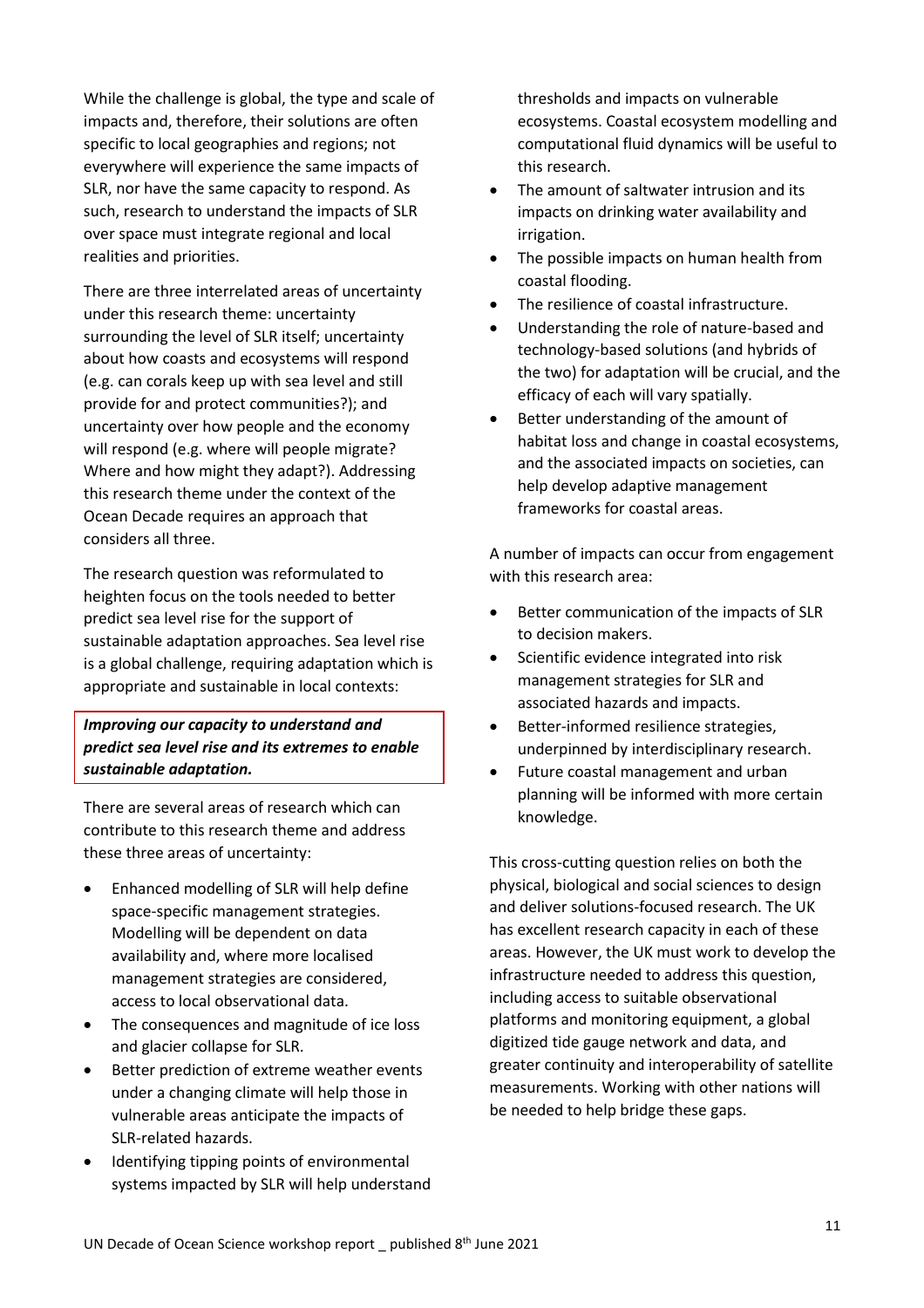# **How can we transform our understanding of multiple concurrent environmental changes to enable prediction and forewarning of the impacts on marine ecosystem services?**

There are many interlinked ocean ecosystems which provide ecosystem services to society. Direct and indirect stressors compound to affect these ecosystems and, in turn, impact society. Such stressors, compounding effects, and impacts on environmental and human systems vary geographically, and each ecosystem and society will have differing levels of vulnerability.

This research theme is cross-cutting and broad, taking a holistic approach to the challenges faced by ocean ecosystems and the knock-on impacts on livelihoods, health, and economies worldwide. As environmental change continues, understanding how these challenges manifest over space and time will underpin work to better our ocean, meet international objectives like the SDGs, and benefit human wellbeing.

The question was restructured to highlight three complementary tenets for addressing marine pressures: understanding, forewarning and mitigation.

*Understanding, forewarning and mitigating the impacts of multiple pressures on marine ecosystems and the services they provide*

This research theme relies on modelling, observation and laboratory-based work. In particular, an ensemble of models that enables forewarning of hazards could underpin adaptation and mitigation strategies, and can help inform policy and sustainable management of natural capital. Such models would require:

- Process studies and mechanistic understanding, supported by strong theoretical frameworks.
- Integrated human behaviour and local knowledge.
- Representation of terrestrial activities and land-sea interactions.

While modelling has a role to play, addressing this research under the Ocean Decade also relies on

broader integrated research themes which serve to link the physical sciences with the human dimension. These include an assessment of:

- What the non-climate anthropogenic pressures on marine ecosystem services are (such as sediment influx and pollutants), and how these pressures might change in the future.
- How land-use change affects blue carbon ecosystems (such as coral reefs, fisheries, seagrass ecosystems, mudflats, and maerl beds), and associated impacts on the blue carbon sink.
- The impact of expansion of ocean-based activities including offshore renewable energy infrastructure and deep sea mining.
- The impact of human behaviour, such as 'shifting baseline syndrome', and how this needs to be mitigated in management strategies.
- The role of local knowledge and traditional expertise.
- New frameworks and data for conducting multi-stressor experiments and models.
- Developing indicators of ecosystem health and vulnerability. This requires gathering time series data for multiple stressors over space.

Focussing the research regionally could help to narrow the scope of this broad theme and create outputs applicable to different locations. Specific questions that need addressing include: where are stressors causing the most change? where could marine ecosystems be most rapidly restored? at what rate are stressors having an impact on ecosystems and communities? To address these spatially focussed questions, integrating local knowledge and expertise is essential.

Research under this theme could have several benefits supportive of the Ocean Decade objectives:

- Better understanding and forewarnings of the pressures that ecosystems face, and the subsequent risks to communities dependent on these systems.
- Improved models that can better inform policy.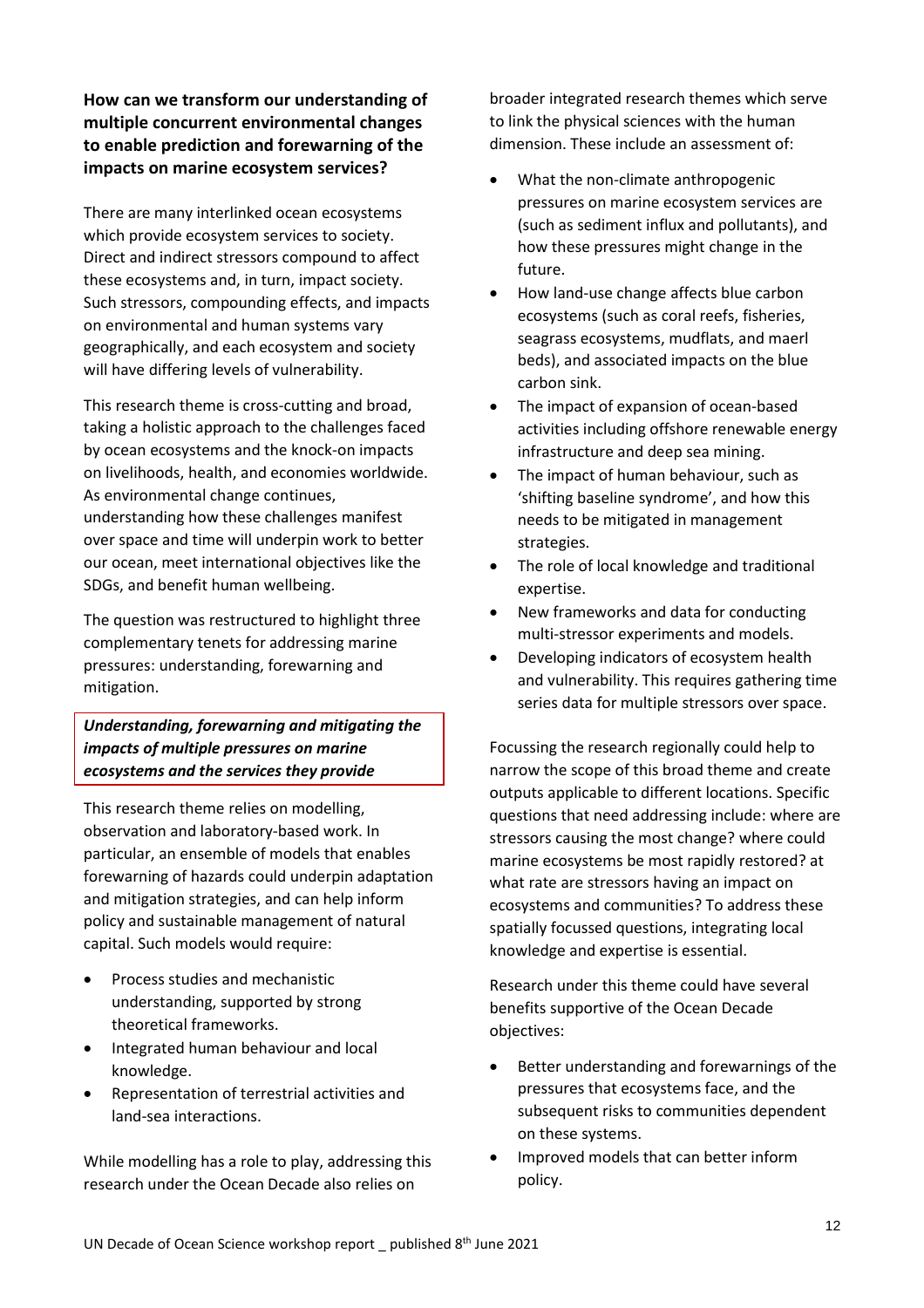- A better understanding of how marine biota responds to concurrent and compounding pressures, and the resultant implications for ecosystem services.
- Assessment of cumulative effects of multiple stressors.
- Assessment of the efficacy of potential interventions in different ecosystems and regions around the world.
- Stronger engagement with local people and communities.
- Management interventions, including adaptation and mitigation strategies, underpinned by evidence-based advice.

The UK has excellent modelling capabilities, including the NERC funded [Marine Ecosystems](https://www.marine-ecosystems.org.uk/Home)  [Research Programme](https://www.marine-ecosystems.org.uk/Home) (MERP), supported by expertise in long-term monitoring and time series data gathering. UK researchers are adept at working across a range of scales and disciplines and integrating field-based observations with experimental process-based work. This will enable research to more easily bridge terrestrial and marine boundaries to assess impacts.

The UK has a strong track-record in experimental observations and capacity to measure the parameters needed for physical and biogeochemical models, as well as good long-term coastal benthic data, which is essential to this field of inquiry. The UK also has a sensor and platform base from which to undertake small scale and wider observations. These will need to be equipped with new biogeochemical sensors, imaging capability coupled with in situ measurements that can be integrated on a variety of spatial and temporal scales.

It is important that adaptation and mitigation are combined with an improved understanding of the impacts of multiple pressures on marine ecosystems and the services they provide to allow better forewarning.

# **Four research questions not taken forwards to session 4**

The following four research questions were identified as important areas for future research, but were not selected as priorities in the context of the Decade because they either represented higher level cross cutting comportments of UN Decade Science or could be encompassed in the four priority areas.

**How do we fully integrate the changing physio-chemical environment into our understanding of the dynamics of fish stocks to significantly enhance sustainable management strategies in key regions worldwide?**

Sustainable management of fish stocks is essential if we are to ensure a healthy ocean which can support human needs. Understanding the environments fish live within and interact with is necessary to underpin evidence-based sustainable management strategies.

This question focusses not just on fish stock numbers and the science of primary production, but rather how fish use complex and interconnected environments. It aims to reframe environments through a holistic lens at a large scale, looking at the life course of fish and the organisms and processes they depend on. For instance, consideration is needed of the many factors controlling biogeochemistry, the transport pathways for larvae and fish to and from spawning grounds, the pressures on plankton, and the life cycles of shellfish and fin fish, alongside a range of wider ecosystem processes. There is also a need to link different ecosystems, such as the open seas and tropical shallow ecosystems.

Ocean and marine ecosystems are facing substantial challenges from climate change, such as temperature rises, de-oxygenation, acidification, and sea level rise. These will drastically impact the ecosystems to which fish belong. An ecosystem approach is therefore critical to understanding how fish stocks may be impacted in the future.

A number of innovations can arise from research in this area: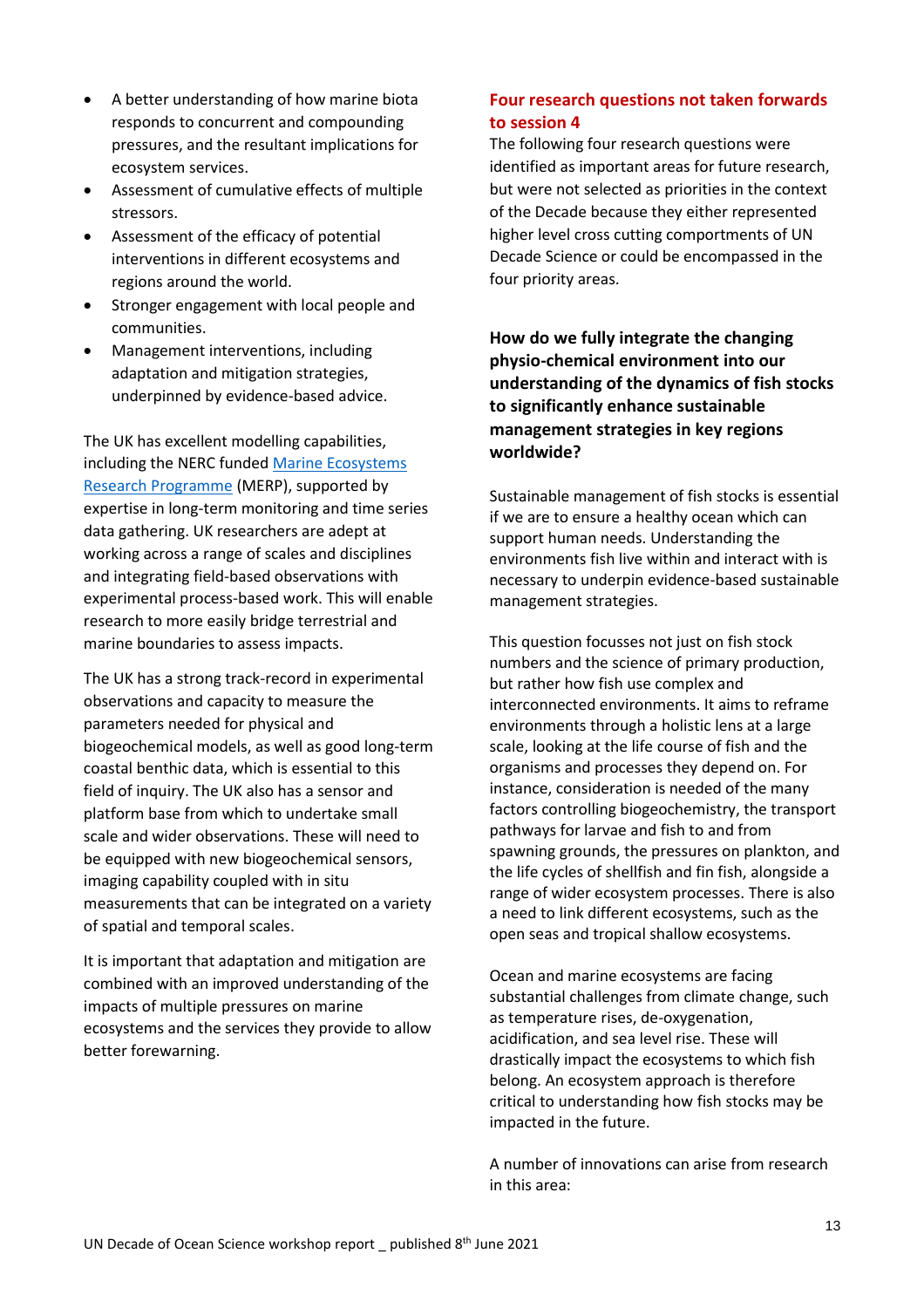- Improved ecosystem modelling, directly relevant to the prediction of fish stock size and fish movement. Forecasting can link local climate to fish dynamics.
- A transformation in how we understand environments, not just for human value but for marine value (which in turn can yield human value).
- The deployment of new technologies such as automated sampling.
- An opportunity to link science with local experts such as fishermen; moving science 'from papers into pockets'.
- Further evidence on the effectiveness of Marine Protected Areas.

Modelling is central to this research area. Physical models of relevant processes exist but are not yet able to go down to the 1 km scale relevant to fish stocks. Linking existing physio-chemical models like ERSEM-NEMO, food web models such as Ecopath, OSMOSE or Atlantis, and socio-economic models would be a way to make meaningful progress under this research theme. A challenge will be to ensure the models are dynamic and interact with each other effectively, for instance capturing how socio-economic changes can impact fisheries and the food-web, and how changes in the food-web can in turn impact socioeconomics. Using multiple models in an ensemble approach can help quantify uncertainty in such work.

There is also a lot of existing data on fish stocks and ecosystems; the challenge is to link up the different researchers, organisations, industries and communities who are gathering this data to help contribute to holistic modelling. Improved data gathering, for instance through automated sampling, can help support models, but planning is needed before developing such data gathering methods.

As with other research themes, bringing together researchers and local communities can progress understanding of this field. For instance, past research has found that fishermen are able to advise fish stock models by telling researchers what lines they take when on the water, and researchers can align their routes with simulations to help understand which processes are most important for shoal movement.

Science outputs can then be democratised; for instance, forecasts of fish stocks can be sent to local fishermen to aid their fishing and support sustainable management strategies.

Closer integration of human systems, in addition to physical processes, would help further align this research area to the Ocean Decade objectives.

# **What is the science necessary for an integrated understanding of (and solutions to) the long-term impacts of plastics and persistent pollutants on ecosystems throughout the ocean?**

Plastics and persistent pollutants are a significant stressor in marine ecosystems and are important to the public and politicians globally. Pollutants accumulate in the environment, can damage ecosystems, and can harm human health by entering the food web.

This question has two main dimensions. The first is how plastics and pollutants accumulate in the ocean, the direct and indirect impacts of these pollutants, and their synergistic effects. Impacts are not confined to the oceans; the effects of microplastics and marine pollutants on human health is receiving growing attention. Coastal communities who depend on marine ecosystems are particularly vulnerable to this stressor.

Secondly, this research area also addresses the source of pollutants. Most plastics and pollutants originate on land. Therefore, there is a need to adopt a systems approach, bringing together land and marine science, to better understand land and sea interactions. Research on the different sources and flows of pollutants from the land would better inform strategies to reduce the impacts of these pollutants in marine environments. There are numerous sources of pollutants, driven by a variety of processes and entering the ocean via many different routes. For instance, agricultural chemicals can enter soils and weathering can then lead to increased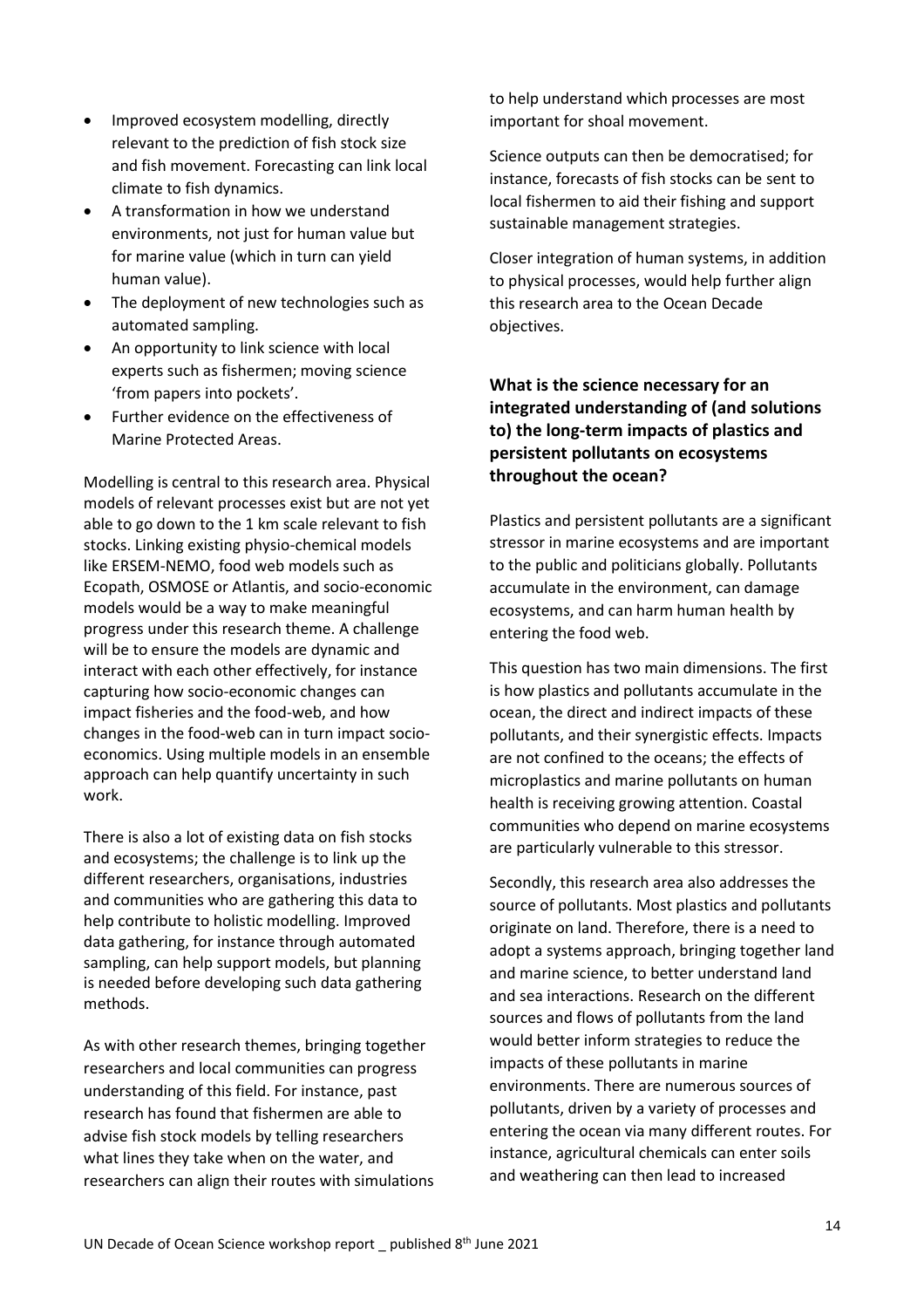sediment flux to river systems. Meanwhile, microplastics may transfer to the ocean via the atmosphere. Better understanding these pathways and how they might change in the future can narrow the focus for policy recommendations.

Tackling the sources of pollutants requires engagement from organisations, governments, and industries. It was noted that trade-offs exist in managing the sources of pollutants; how must society and industry change to minimise input of pollutants to the ocean, and how can we adapt to the impacts of pollutants?

Several research themes arise under this area:

- The primary pathways through which pollutants enter the ocean, and the magnitude of each pathway.
- The trade-offs and co-benefits of managing land-based pollution alongside industry, governments, and wider society.
- How flows of pollutants vary geographically.
- What the most important pollutants are, including which are most abundant, most toxic, and most challenging to remove.
- The ways in which different pollutants accumulate and behave in the ocean.
- The synergistic and compounding effects of multiple pollutants.
- The impacts on human health.

The group agreed that this question could form a component of the broader priority research area: Understanding, forewarning and mitigating the impacts of multiple pressures on marine ecosystems and the services they provide.

# **What is needed to deliver better quantification, management and understanding of the benefits and vulnerabilities of blue carbon in the face of ongoing climate change?**

Blue Carbon is the carbon stored in marine environments. It is an area of great interest to governments and industry, as nature-based solutions and approaches to valuing carbon

become increasingly seen as ways to reach net zero emissions. Some countries have already included coastal ecosystems in their national emissions inventories. However, the contribution of blue carbon solutions to climate mitigation and sustainable development depends on the health of these ecosystems.

Research on this important question can help progress the Decade outcomes, but in order to do so it must go beyond the value of blue carbon as a climate mitigation action and instead focus on the numerous other services offered by these ecosystems. There exist many different possible trade-offs; what may be beneficial from a climate perspective may not benefit local communities or ecosystems. For instance, encouraging seagrass growth in areas where it does not normally grow can sequester carbon, but will also disrupt existing ecosystems. Therefore, blue carbon strategies must be based in enhancing and protecting existing marine ecosystems, for the benefit of local environments and communities.

There are many uncertainties in this area that need addressing. Ecosystems are under pressure from climate change and human impacts. It is therefore important to understand the extent to which blue carbon can contribute to climate mitigation and support livelihoods while subject to such pressures. Physical science on current and future carbon uptake, alongside social science on development, can fill this knowledge gap.

Locally grounded research can help identify a balance between climate mitigation and adaptation aims, while also helping to identify appropriate adaptation measures. Such research should be conducted alongside local communities.

Research sub-themes which emerge from this question include:

- Linking marine and terrestrial ecosystem models, along with sea level rise models, to identify pressures faced by blue carbon ecosystems.
- Assessment of various adaptation strategies, and their efficacy into the long term, using modelling and local expertise. This could be done for different emissions scenarios.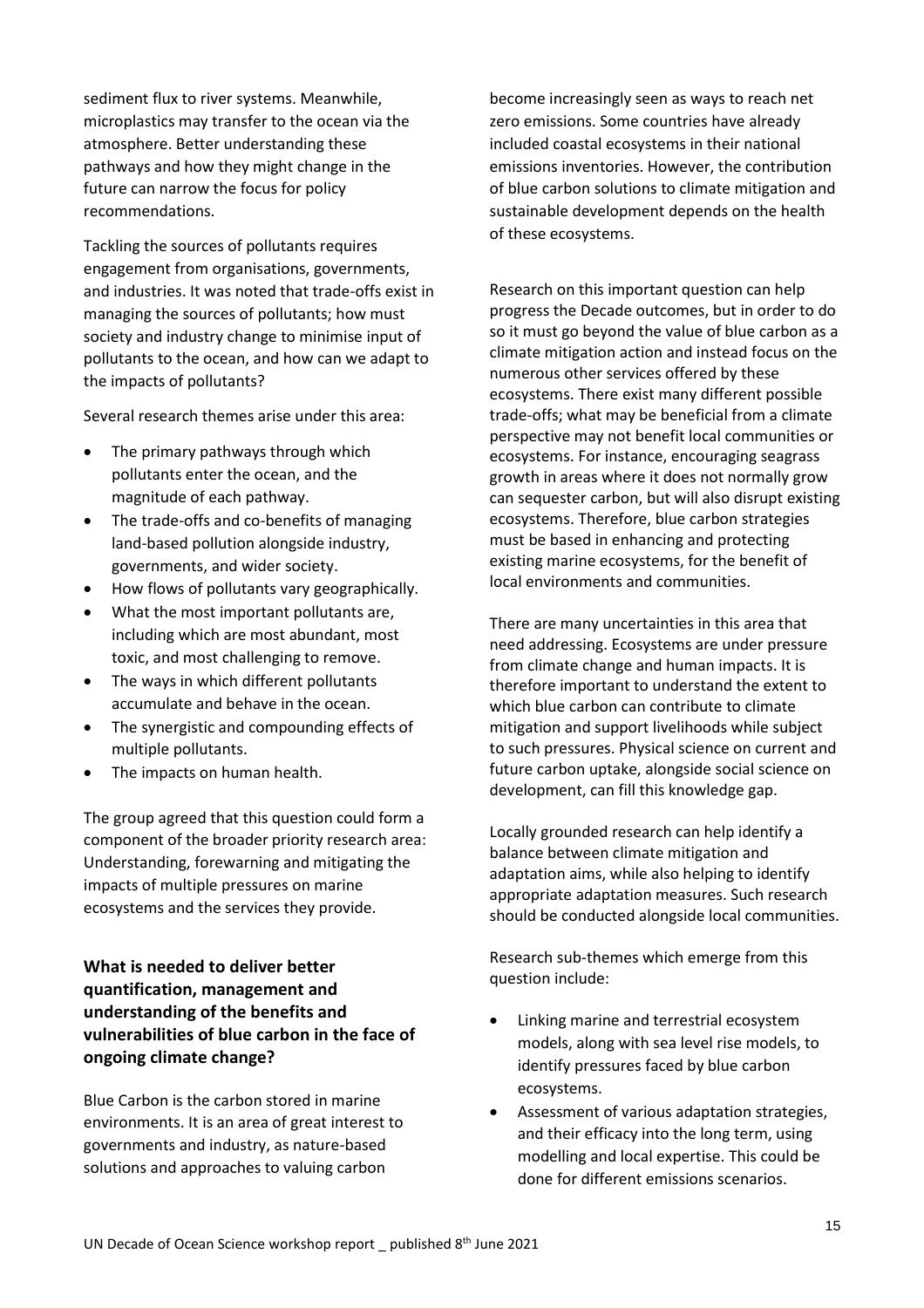- Linking the global contribution of blue carbon for climate mitigation and the local-scale usefulness for adaptation.
- Understanding the trade-offs between different desired outcomes, against the context of net zero and sustainable development agendas.
- Developing approaches to carbon storage assessments of different blue carbon ecosystems.

The group agreed that this question could form a component of all of the broader priority research areas.

# **How can we catalyse a transition to an equitable distribution of the benefits from seafood systems among multiple users in a changing ocean?**

'Blue food' is an increasingly important topic. Fish are a major source of micronutrients for many of the world's populations, especially those in coastal communities. However, distribution of the benefits of seafood systems is inequitable, and such inequalities are expected to increase with continued climatic and human pressures on the ocean. The question transcends many issues, including nutrition, food security, poverty, and equity.

The research question has two complementary aims. The first is how to create a sustainable seafood system. The second is how to ensure equitable distribution of the benefits of the system. Ensuring equitable distribution is essential to meeting the Ocean Decade outcomes as well as broader development objectives such as the SDGs.

The question not only relates to the open ocean. Aquaculture accounts for approximately 50% of global fish production, so there is a need to ensure research considers marine and land-based aquaculture, in addition to how the benefits of these systems are distributed.

The question is inherently rooted in both global and local nested systems. Local food systems

based on aquaculture and reef fishing may harbour inequalities, in the same way globalised systems of fishing and distribution contain entrenched inequalities. Working alongside governments, industries, and local communities is necessary for building a sustainable and equitable seafood system.

To meaningfully engage with this topic, the following research areas were proposed:

- The micronutrient content of different species, and how species are consumed in different regions.
- The impacts of climate change and human activities on both localised and global seafood systems.
- The co-benefits of seafood systems, as well as the trade-offs.
- The social science needed to ask *why* the current system is structurally unequal.
- The values and roles of communities to respond to and reshape their food systems, as well as the vulnerabilities faced by communities by pressures on the system.

The group agreed that the challenges raised by this question should form an overarching component of all priority research areas.



Image: A coral reef ecosystem. Image by Joakant, Pixabay.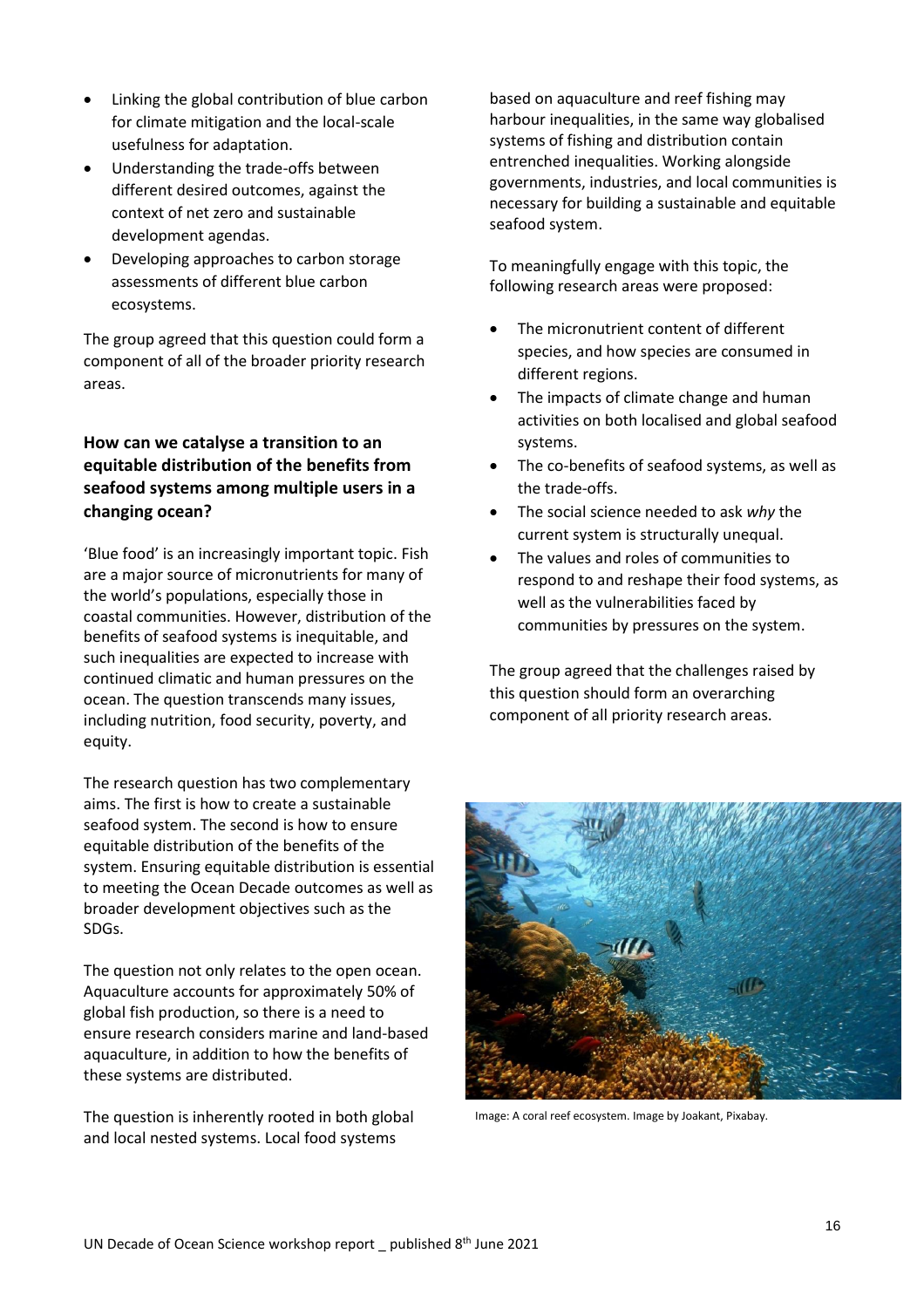# <span id="page-16-0"></span>**Essential Elements for Ocean Decade Research**

The discussion of these research priorities highlighted the tools and evidence needed to support a healthy ocean and to make progress towards the Ocean Decade outcomes. From this discussion, five **Essential Elements** for Ocean Decade research were created. These elements mark a new approach to carrying out research and can become a framework that distinguishes Ocean Decade research programmes. They are:

1. Assess the changes to, and resilience of, marine systems across different space (from local to global) and time scales;

- 2. Deliver a step change in the predictive capacity required for forecasting and management of diverse marine resources;
- 3. Link ocean and ecosystem services to the quality and equity of people's lives and livelihoods;
- 4. Address human health and well-being in the context of the Decade outcomes;
- 5. Assess ecological and societal solutions, including their equity and scalability, via ocean literacy actions.

More information on the Essential Elements can be found in the accompanying summary paper.

# <span id="page-16-1"></span>**Conclusion**

The workshop successfully identified several priority research areas through which the UK could make a substantial research contribution to achieving the objectives of the Ocean Decade. It also outlined how Ocean Decade research programmes could be supported and delivered.

Interdisciplinarity and international collaboration were the hallmarks of the most salient and pressing research needs. Research that can support policy, deepen understanding of fundamental marine systems, integrate both environmental and human systems, and acknowledge trade-offs was identified as the most useful and of the highest priority to help the UK contribute to wider Ocean Decade goals. The Ocean Decade presents an opportunity for policy makers, researchers, industry, and local communities to come together and work towards a sustainable and equitable ocean. In May 2021, the G7 Ministers responsible for Climate and Environment and the European Commission issue[d a communiqué](https://www.g7fsoi.org/g7-communique-ocean-action-may2021/) reaffirming their support for ocean action aligned with the objectives of the Ocean Decade.

Priority research areas were designed through an iterative process encompassing sessions 1-4 of the workshop. Research needed to support policy, and fundamental research questions were used to create four holistic and broad priority areas through which future UK research can begin to address the Ocean Decade. These are:

- **1. Connecting the deep sea to society to support sustainable development.**
- **2. Accelerating participatory solutions to the rapid changes facing coral coast ecosystems and dependent communities.**
- **3. Improving our capacity to understand and predict sea level rise and its extremes to enable sustainable adaptation.**
- **4. Understanding, forewarning, and mitigating the impacts of multiple pressures on marine ecosystems and the services they provide.**

Each of these areas are designed to be compatible with existing UK research expertise, while also helping to further develop new UK research expertise and provide opportunity for interdisciplinary and international work, innovation, use of new technology, and participatory research. Addressing these research areas in the future is a key opportunity for effective engagement with the Ocean Decade, and will help the UK create a sustainable future for the ocean on which we depend.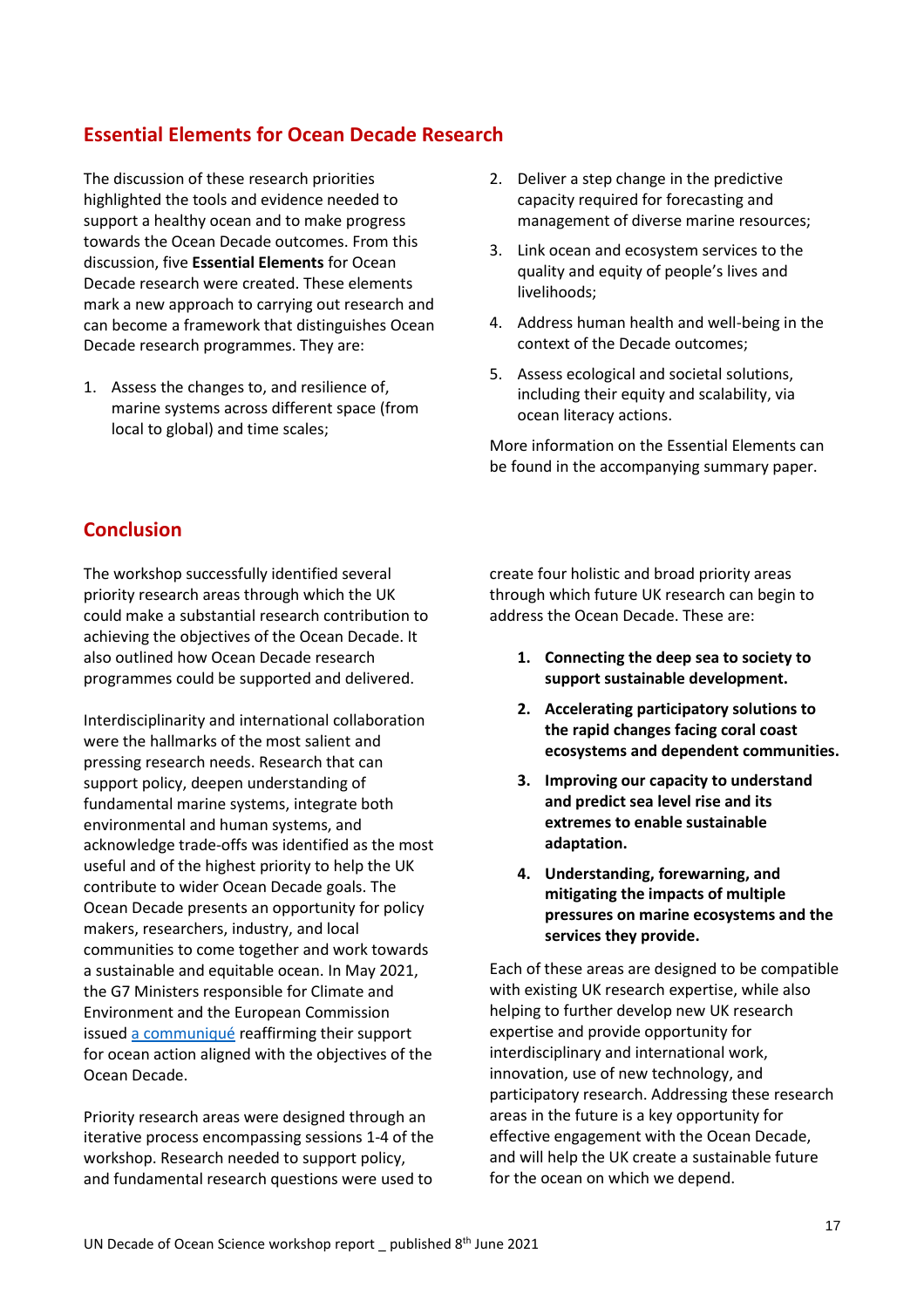# <span id="page-17-0"></span>**Annex A: Acknowledgements**

The workshop and accompanying reports would not have been possible without the contribution from a range of individuals. In particular, we gratefully acknowledge the contributions of:

#### **Chairs and lead organisers**

Professor Alessandro Tagliabue, University of Liverpool Professor Angela Hatton, National Oceanography **Centre** Professor Pete Smith FRS, University of Aberdeen

#### **Breakout group Chairs and co-organisers**

Dr Katharine Hendry, University of Bristol

Professor Michael Meredith, British Antarctic Survey

Professor Nick Graham, Lancaster University

Professor Rachel Mills, University of Southampton

#### **Speakers**

Professor Alexander Tudhope, University of Edinburgh

Professor Christina Hicks, Lancaster University

Professor Gideon Henderson FRS, Defra, University of Oxford

Lowri Griffiths, Foreign, Commonwealth and Development Office

Dr Ivan Haigh, University of Southampton

Professor Jonathan Sharples, University of Liverpool

Julian Barbière, International Oceanographic Commission of UNESCO

Professor Kerry Howell, University of Plymouth

Professor Melanie Austen, Plymouth Marine Laboratory

Dr Philip Williamson, University of East Anglia

Professor Richard Thompson FRS, University of Plymouth

Professor Sheila Heymans, European Marine Board

Dr Stephanie Henson, National Oceanography Centre

Dr Vladimir Ryabinin, International Oceanographic Commission of UNESCO

#### **Steering Committee**

Professor Alessandro Tagliabue, University of Liverpool

Professor Angela Hatton, National Oceanography **Centre** 

Professor Daniela Schmidt, University of Bristol

Professor Gideon Henderson FRS, Defra, University of Oxford

Lowri Griffiths, Foreign, Commonwealth and Development Office

Professor Mark Inall, The Scottish Association for Marine Science

Stephanie Ockenden, Department for Environment, Food & Rural Affairs

Professor Pete Smith FRS, University of Aberdeen

Professor Robert Upstill-Goddard, University of Newcastle

# **The Royal Society [Global Environmental](https://royalsociety.org/topics-policy/energy-environment-climate/global-environmental-research-committee/)  [Research Committee](https://royalsociety.org/topics-policy/energy-environment-climate/global-environmental-research-committee/)**

#### **Royal Society Staff**

Hélène Margue, Senior Policy Advisor Leo Marioni, Policy Advisor James Musisi, Project Coordinator Shema Bhujel, Project Coordinator Benjamin Konnert, Programme Manager Frances Bird, Policy Advisor Jack Pilkington, Senior Policy Advisor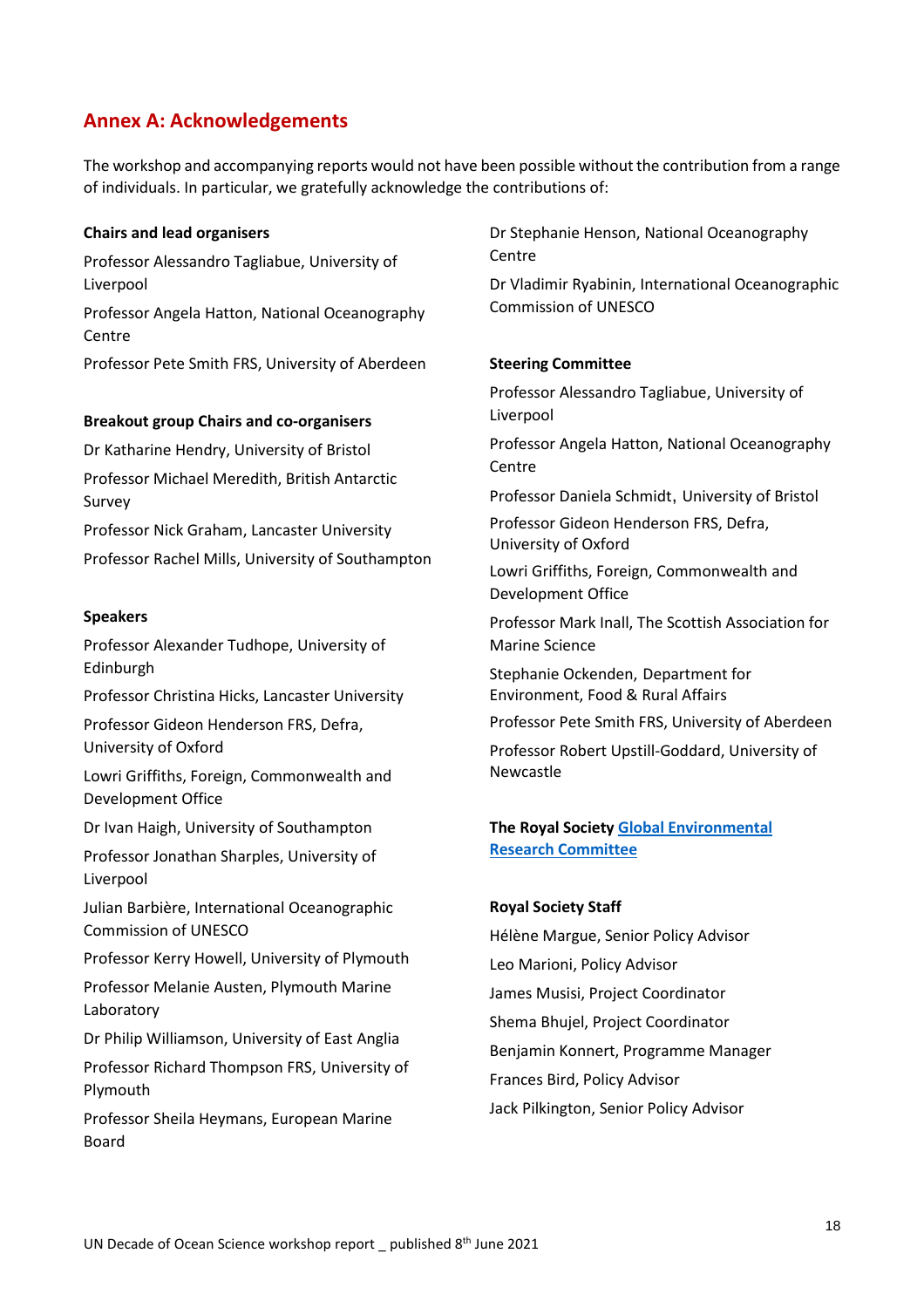# <span id="page-18-0"></span>**Annex B: Agenda for GERC workshop on UK research priorities for the UN Decade of Ocean Science for Sustainable Development**

**Dates:** 9, 12, 16 and 19 October 2020

**Location:** Zoom

#### **Workshop objective:**

The Royal Society's [Global Environmental Research Committee](https://royalsociety.org/topics-policy/energy-environment-climate/global-environmental-research-committee/) (GERC) is hosting this workshop with the aim to identify priority areas for UK research within the UN Decade of Ocean Science at a level suitable for possible UK research programmes. The intention is to produce a set of priority topics that will be synthesised into an overarching document for wide dissemination. Priority areas will take account of the Sustainable Development Goals, and of UK research strengths in science and the application of science to society.

**Workshop format:** 4 sessions over 11 days. The sessions will be recorded to allow people who have missed a session to catch up.

| <b>9 October 2020</b> | Session 1: Introduction to the Decade (2h30)                                                                                                          |
|-----------------------|-------------------------------------------------------------------------------------------------------------------------------------------------------|
|                       | Chair: Prof Pete Smith FRS, Chair of GERC, University of Aberdeen                                                                                     |
| $9:15 - 9:30$         | Please join the Zoom room at 9:15 to allow the event to start promptly at 9:30.                                                                       |
| $9:30 - 10:00$        | Welcome by the Royal Society (5 min) Prof Richard Catlow FRS, Vice-President and Foreign Secretary,<br><b>Royal Society</b>                           |
|                       | Opening remarks by IOC-UNESCO (5 min) Dr Vladimir Ryabinin, Executive Secretary,<br>Intergovernmental Oceanographic Commission of UNESCO (IOC-UNESCO) |
|                       | Introducing the UN Decade and putting it into context (10 min) Prof Angela Hatton, Director of<br>Science & Technology, National Oceanography Centre  |
|                       | Overview of the meeting format and objectives (10 min) Prof Alessandro Tagliabue, University of<br>Liverpool                                          |
| 10:00-10:50           | UN Decade related activities abroad $2 \times 10$ min talks + 30 min O&A                                                                              |
|                       | Relevant efforts underway outside the UK Julian Barbière, Head of the Marine Policy and<br>Regional Implementation Section, IOC-UNESCO                |
|                       | Relevant efforts underway outside the UK Prof Sheila Heymans, Executive Director of the<br>European Marine Board                                      |
| 10:50-11:00           | <b>Break</b>                                                                                                                                          |
| 11:00-11:50           | Evidence needs for policymaking 2 x 10 min talks + 30 min Q&A                                                                                         |
|                       | Evidence needs for policymaking - Defra perspective Prof Gideon Henderson FRS, Chief                                                                  |
|                       | Scientific Advisor, UK Department for Environment, Food & Rural Affairs (Defra)                                                                       |
|                       | Evidence needs for policymaking - FCDO perspective Lowri Griffiths, Head of the Maritime                                                              |
|                       | Policy Unit, UK Foreign, Commonwealth & Development Office (FCDO)                                                                                     |
| 11:50-12:00           | Conclusion of session 1 and what to expect at session 2 (10 min) Prof Pete Smith FRS                                                                  |

| <b>12 October 2020</b> | Session 2: Identifying research questions (2h45) |
|------------------------|--------------------------------------------------|
|                        |                                                  |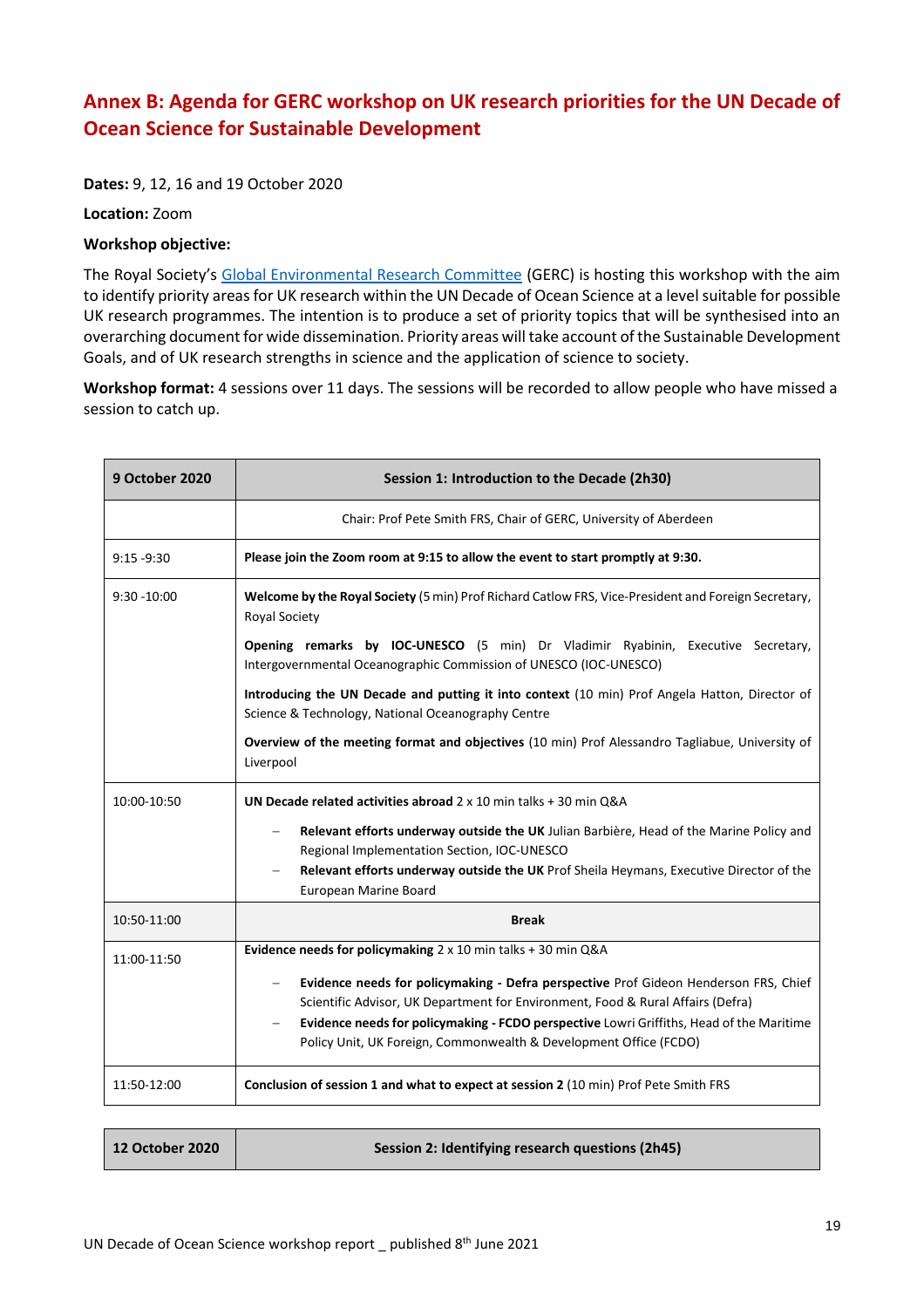|                 | Chair: Prof Alessandro Tagliabue, University of Liverpool                                                                                                                                                                                                                                                                                                                                                                                                                                                                                                                                                    |
|-----------------|--------------------------------------------------------------------------------------------------------------------------------------------------------------------------------------------------------------------------------------------------------------------------------------------------------------------------------------------------------------------------------------------------------------------------------------------------------------------------------------------------------------------------------------------------------------------------------------------------------------|
| $9:15 - 9:30$   | Please join the Zoom room at 9:15 to allow the event to start promptly at 9:30.                                                                                                                                                                                                                                                                                                                                                                                                                                                                                                                              |
| $9:30 - 9:40$   | Welcome and objectives of session 2 (10 min) Prof Alessandro Tagliabue                                                                                                                                                                                                                                                                                                                                                                                                                                                                                                                                       |
|                 | The following panels have been designed to stimulate debate on possible UK research priorities for<br>the Decade by workshop attendees and the chosen topics are not designed to be exhaustive. Each<br>panel has been asked to come up with three science questions and attendees are encouraged to<br>participate actively in the discussion. Questions for speakers on the broad relevance and suitability<br>of their idea for the Decade and suggestions for additional science questions not covered by the<br>panels are encouraged and are kindly requested to be submitted using the chat facility. |
| $9:40 - 10:25$  | <b>Panel discussion: Marine habitats</b> $3 \times 5$ min talks $+30$ min discussion                                                                                                                                                                                                                                                                                                                                                                                                                                                                                                                         |
|                 | Coastal ocean Prof Jonathan Sharples, University of Liverpool                                                                                                                                                                                                                                                                                                                                                                                                                                                                                                                                                |
|                 | Coral reefs and associated systems Prof Sandy Tudhope, University of Edinburgh                                                                                                                                                                                                                                                                                                                                                                                                                                                                                                                               |
|                 | Deep sea Prof Kerry Howell, University of Plymouth                                                                                                                                                                                                                                                                                                                                                                                                                                                                                                                                                           |
| 10:25-11:10     | Panel discussion: Challenges and threats in the marine environment 3 x 5 min talks + 30 min<br>discussion                                                                                                                                                                                                                                                                                                                                                                                                                                                                                                    |
|                 | Sea level rise Dr Ivan Haigh, University of Southampton                                                                                                                                                                                                                                                                                                                                                                                                                                                                                                                                                      |
|                 | Impacts of climate change on the high seas Dr Stephanie Henson, National Oceanography<br>Centre                                                                                                                                                                                                                                                                                                                                                                                                                                                                                                              |
|                 | Plastic pollution Prof Richard Thompson FRS, University of Plymouth                                                                                                                                                                                                                                                                                                                                                                                                                                                                                                                                          |
| 11:10-11:20     | <b>Break</b>                                                                                                                                                                                                                                                                                                                                                                                                                                                                                                                                                                                                 |
| 11:20-12:05     | Panel discussion: Ocean-based opportunities, solutions and management $3 \times 5$ min talks + 30 min<br>discussion                                                                                                                                                                                                                                                                                                                                                                                                                                                                                          |
|                 | Marine resource governance Prof Melanie Austen, University of Plymouth                                                                                                                                                                                                                                                                                                                                                                                                                                                                                                                                       |
|                 | Blue carbon solutions Dr Phil Williamson, University of East Anglia                                                                                                                                                                                                                                                                                                                                                                                                                                                                                                                                          |
|                 | Sustainability of marine food supply Prof Christina Hicks, Lancaster University                                                                                                                                                                                                                                                                                                                                                                                                                                                                                                                              |
| $12:05 - 12:15$ | Conclusion of session 2 and what to expect at session 3 (10 min) Prof Alessandro Tagliabue                                                                                                                                                                                                                                                                                                                                                                                                                                                                                                                   |

| <b>16 October 2020</b> | Session 3: Prioritizing research questions (2h30)                                                                                                                                                                                                                |
|------------------------|------------------------------------------------------------------------------------------------------------------------------------------------------------------------------------------------------------------------------------------------------------------|
|                        | Chair: Prof Angela Hatton, National Oceanography Centre                                                                                                                                                                                                          |
| $9:15 - 9:30$          | Please join the Zoom room at 9:15 to allow organizers to set up the breakout groups. The session<br>will start at 9:30.                                                                                                                                          |
| $9:30 - 9:40$          | Welcome and explanation of challenge to break out groups (10 min) Prof Angela Hatton                                                                                                                                                                             |
| $9:40 - 10:40$         | <b>Breakout groups</b> (60 min) The challenge to groups is to discuss and prioritize research questions for<br>UK focus within the remit of the UN Decade, based on the outcome of sessions 1 and 2. Further<br>guidance will be provided closer to the session. |
| 10:40-10:50            | <b>Break</b>                                                                                                                                                                                                                                                     |
| $10:50 - 11:50$        | Feedback from breakout groups and discussion (60 min) Prof Angela Hatton                                                                                                                                                                                         |
| $11:50 - 12:00$        | Conclusion of session 3 and what to expect at next session 4 (10 min) Prof Angela Hatton                                                                                                                                                                         |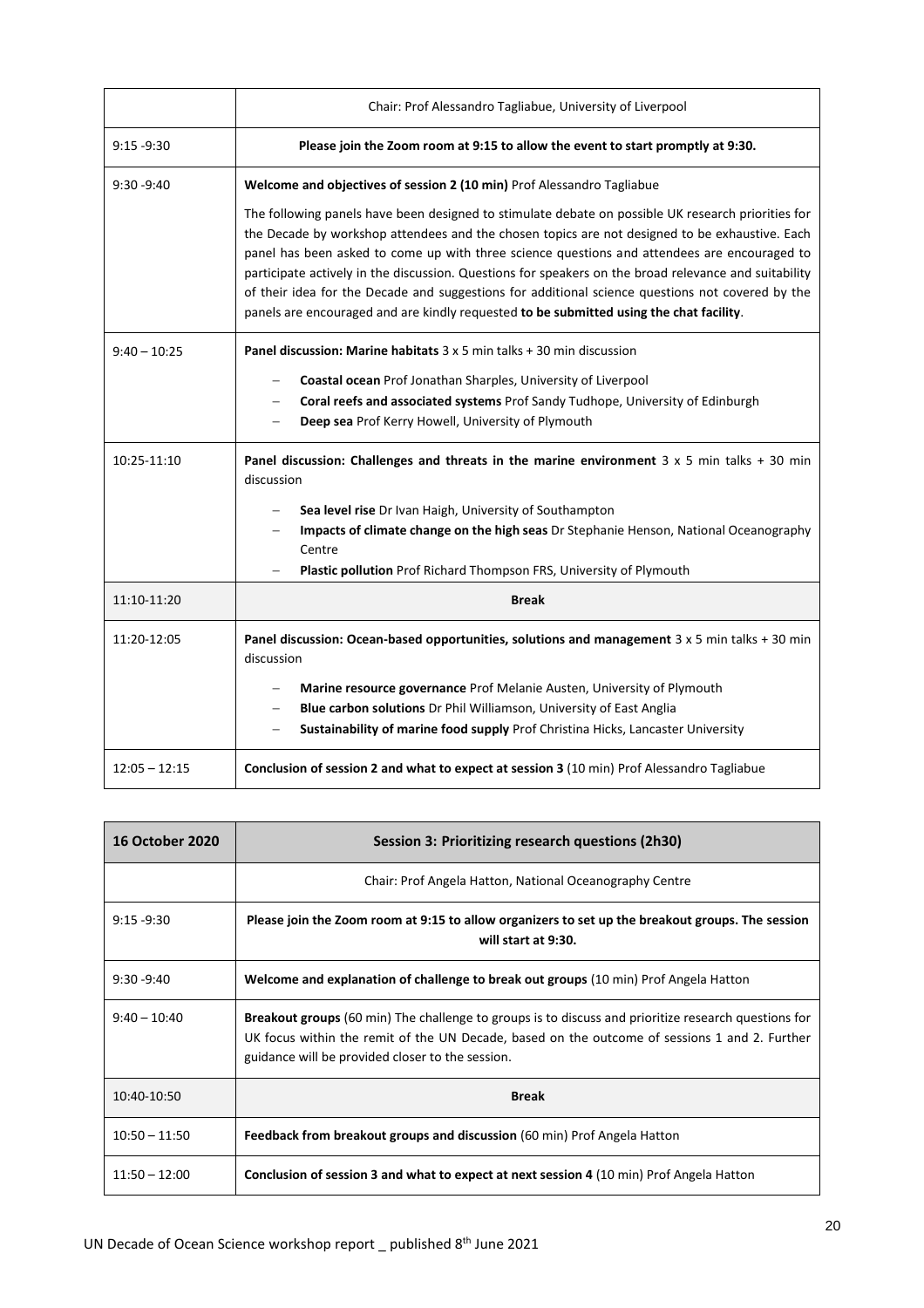| <b>19 October 2020</b> | Session 4: Development of champion research questions into pitches (2h30)                                                                                                          |
|------------------------|------------------------------------------------------------------------------------------------------------------------------------------------------------------------------------|
|                        | Chair: Prof Alessandro Tagliabue, University of Liverpool                                                                                                                          |
| 13:45 -14:00           | Please join the Zoom room at 13:45 to allow organizers to set up the breakout groups. The<br>session will start at 14:00.                                                          |
| 14:00 - 14:10          | Welcome and explanation of challenge to break out groups (10 min) Prof Alessandro Tagliabue                                                                                        |
| $14:10 - 15:10$        | <b>Breakout groups</b> (60 min) The challenge is to flesh out the champion research questions identified<br>at session 3 into 1-page pitches and consider possible funding routes. |
| 15:10-15:20            | <b>Break</b>                                                                                                                                                                       |
| $15:20 - 16:20$        | Feedback from breakout groups and discussion (60 min) Prof Alessandro Tagliabue                                                                                                    |
| $16:20 - 16:30$        | <b>Conclusion of the meeting (10 min) Prof Alessandro Tagliabue</b>                                                                                                                |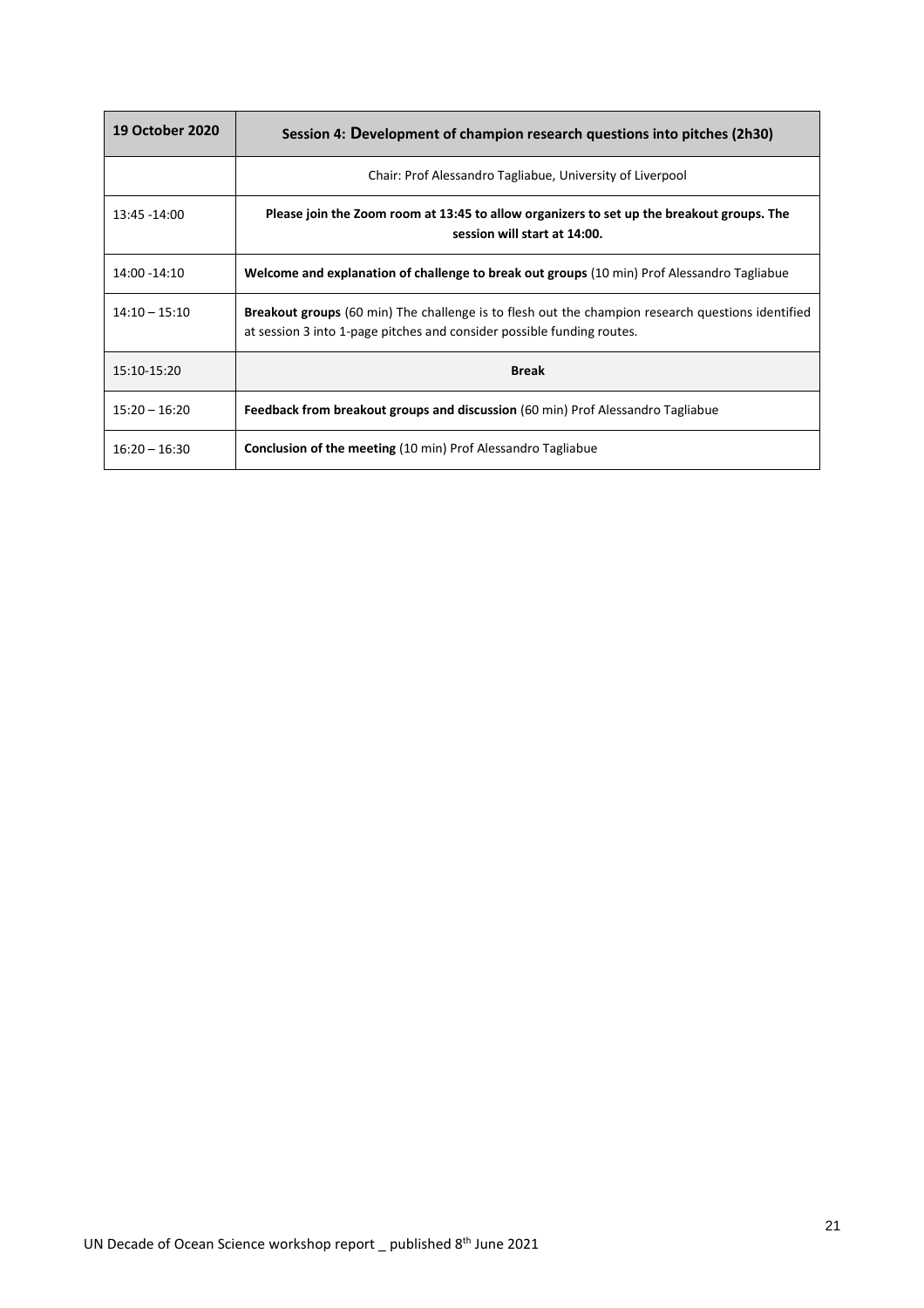# <span id="page-21-0"></span>**Annex C: Attendees List**

| <b>Name</b>                 | <b>Affiliation</b>                                        |
|-----------------------------|-----------------------------------------------------------|
| <b>Alasdair Harris</b>      | <b>Blue Ventures</b>                                      |
| <b>Alan Evans</b>           | National Oceanography Centre                              |
| <b>Alessandro Tagliabue</b> | University of Liverpool                                   |
| <b>Angela Hatton</b>        | National Oceanography Centre                              |
| <b>Anne Magurran</b>        | University of St Andrews                                  |
| <b>Beth Scott</b>           | University of Aberdeen                                    |
| <b>Ben Konnert</b>          | The Royal Society                                         |
| <b>Chris Hauton</b>         | University of Southampton                                 |
| <b>Christina Hicks</b>      | Lancaster University                                      |
| <b>Christopher Pearce</b>   | National Oceanography Centre                              |
| <b>Cristina Vina-Herbon</b> | <b>Joint Nature Conservation Committee</b>                |
| <b>Colin Moffat</b>         | Scottish Government's Chief Scientific Advisor Marine     |
| <b>Daniela Schmidt</b>      | University of Bristol                                     |
| <b>Edward Hill</b>          | National Oceanography Centre                              |
| <b>Frances Bird</b>         | The Royal Society                                         |
| <b>Gabi Hegerl</b>          | University of Edinburgh                                   |
| <b>Gideon Henderson</b>     | Department for Environment, Food & Rural Affairs          |
| <b>Harry Bryden</b>         | University of Southampton                                 |
| <b>Helene Margue</b>        | The Royal Society                                         |
| <b>Hilary Kennedy</b>       | <b>Bangor University</b>                                  |
| <b>Ivan Haigh</b>           | National Oceanography Centre                              |
| <b>Jack Pilkington</b>      | The Royal Society                                         |
| <b>James Musisi</b>         | The Royal Society                                         |
| <b>Jane Francis</b>         | <b>British Antarctic Survey</b>                           |
| <b>Jane Rumble</b>          | Foreign, Commonwealth & Development Office                |
| <b>John Siddorn</b>         | <b>UK Met Office</b>                                      |
| <b>Jonathan Sharples</b>    | University of Liverpool                                   |
| Julian Barbière             | Intergovernmental Oceanographic Commission of UNESCO      |
| <b>Julie Robidart</b>       | National Oceanography Centre                              |
| <b>Karen Diele</b>          | <b>Edinburgh Napier University</b>                        |
| <b>Katharine Hendry</b>     | University of Bristol                                     |
| <b>Kerry Howell</b>         | University of Plymouth                                    |
| <b>Lora Fleming</b>         | University of Exeter Medical School                       |
| <b>Lowri Griffiths</b>      | Foreign, Commonwealth & Development Office                |
| <b>Mark Inall</b>           | The Scottish Association for Marine Science               |
| <b>Matthew Frost</b>        | Marine Biological Association                             |
| <b>Melanie Austen</b>       | Plymouth Marine Laboratory                                |
| <b>Michelle Devlin</b>      | Centre for Environment, Fisheries and Aquaculture Science |
| <b>Michael Meredith</b>     | <b>British Antarctic Survey</b>                           |
| <b>Murray Roberts</b>       | University of Edinburgh                                   |
| <b>Nick Graham</b>          | Lancaster University                                      |
| <b>Nicola Bridge</b>        | <b>Ocean Conservation Trust</b>                           |
| <b>Peter Liss</b>           | University of East Anglia                                 |
| <b>Pete Smith</b>           | University of Aberdeen                                    |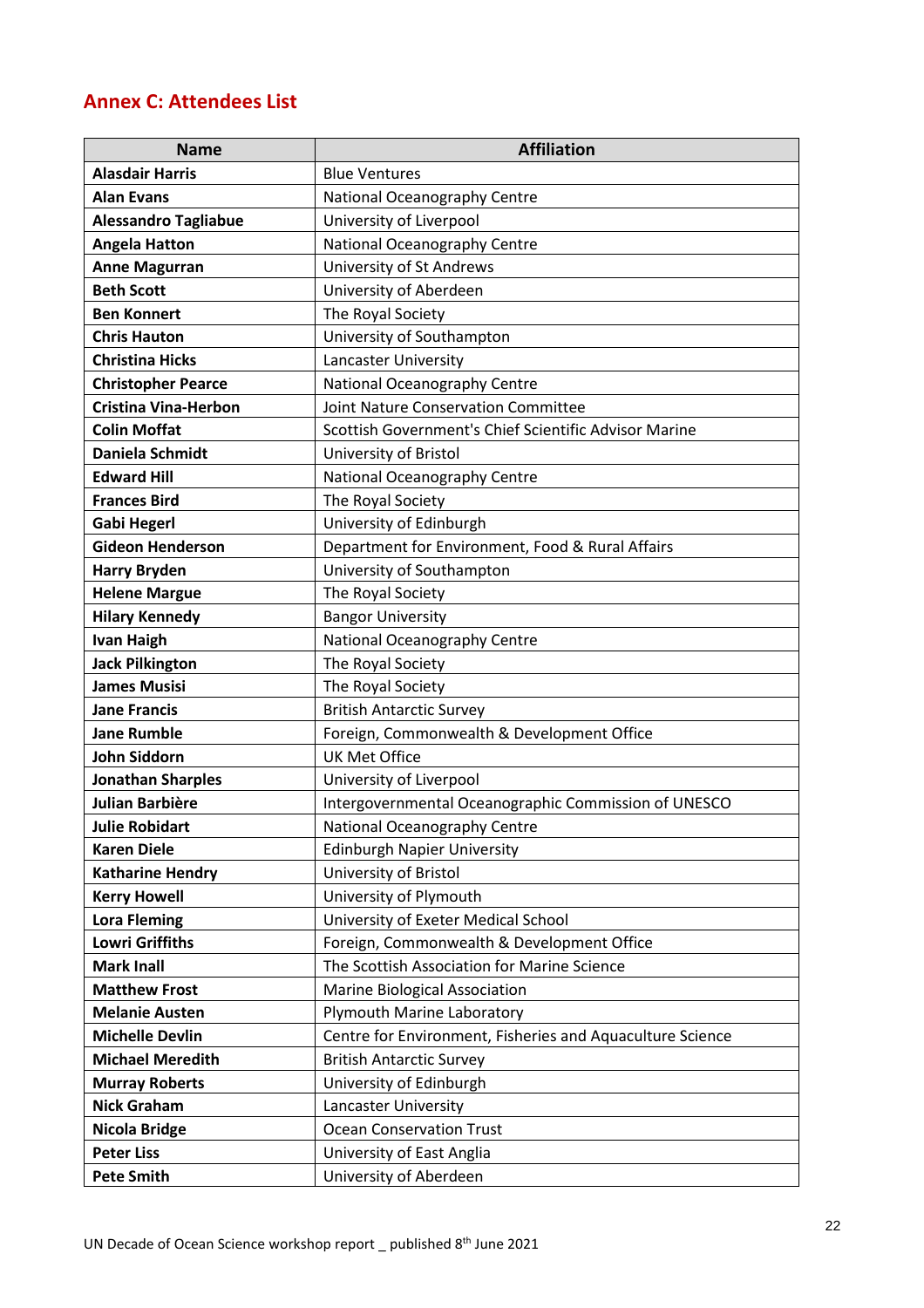| <b>Phillip Williamson</b> | University of East Anglia                            |
|---------------------------|------------------------------------------------------|
| <b>Rachel Mills</b>       | National Oceanography Centre                         |
| <b>Richard Catlow</b>     | The Royal Society                                    |
| <b>Richard Haigh</b>      | University of Huddersfield                           |
| <b>Richard Thompson</b>   | University of Plymouth                               |
| <b>Ruth Cooper</b>        | The Royal Society                                    |
| <b>Sandy Tudhope</b>      | University of Edinburgh                              |
| <b>Sheila Heymans</b>     | European Marine Board                                |
| <b>Shema Bhujel</b>       | The Royal Society                                    |
| <b>Stephanie Ockenden</b> | Department for Environment, Food & Rural Affairs     |
| <b>Stephanie Henson</b>   | National Oceanography Centre                         |
| <b>Steve Widdicombe</b>   | Plymouth Marine Laboratory                           |
| <b>Susan Waldron</b>      | Natural Environment Research Council                 |
| <b>Tarquin Dorrington</b> | Department for Environment, Food & Rural Affairs     |
| <b>Tracy Shimmield</b>    | The Lyell Centre                                     |
| <b>Vladimir Ryabinin</b>  | Intergovernmental Oceanographic Commission of UNESCO |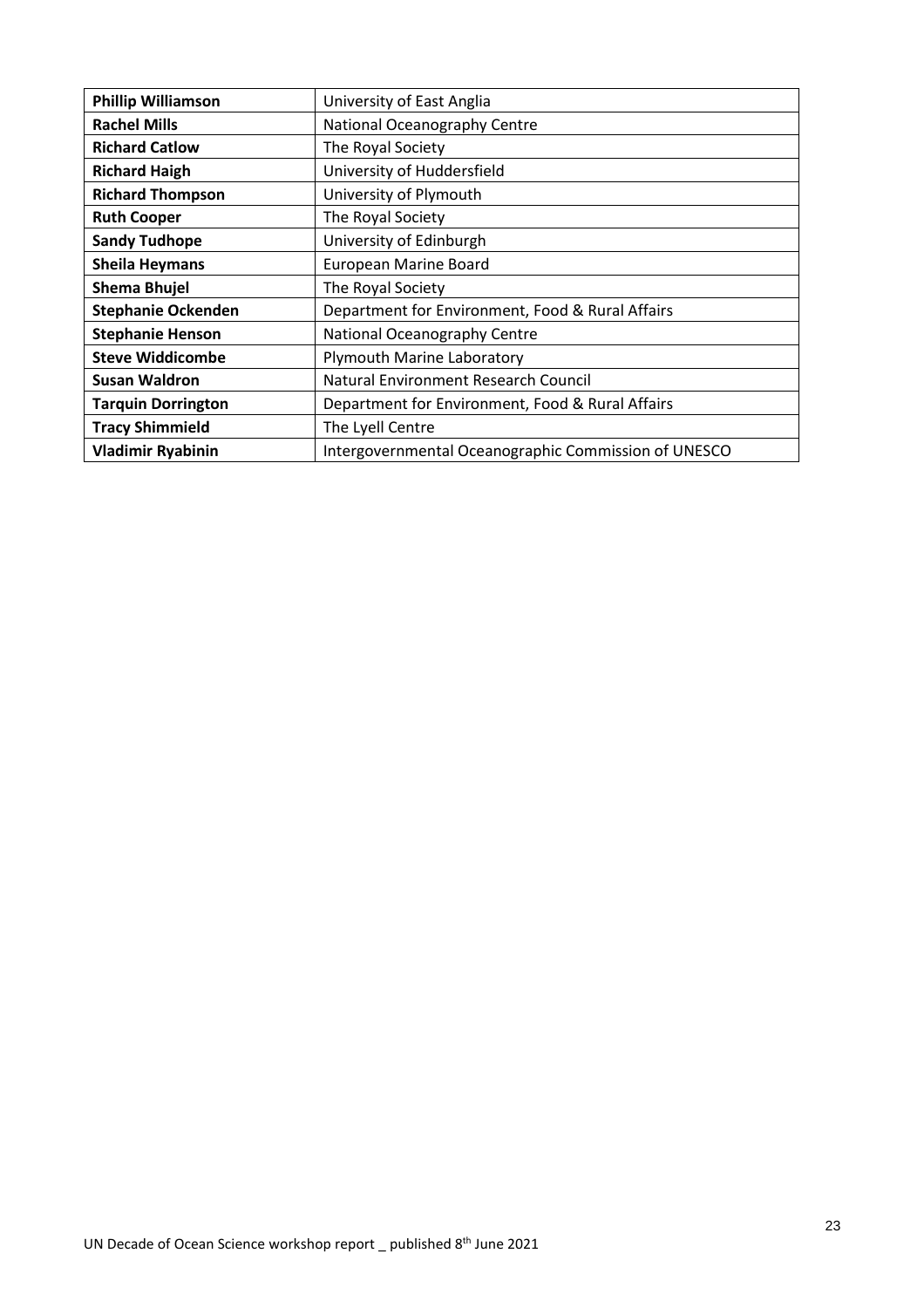# <span id="page-23-0"></span>**Annex D: Session 2 - Identifying research questions**

Session 2 featured nine talks across three panels. An overview synthesis of each panel is contained in 'Session 2: Identifying research questions – panel discussions'. This annex contains more detailed information on each of the nine talks.

#### <span id="page-23-1"></span>**Panel Discussion: Marine habitats**

#### <span id="page-23-2"></span>**Coastal oceans**

## **Professor Jonathan Sharples, University of Liverpool**

Ocean physics and fish stocks are closely interlinked. Understanding the impacts of the physics of climate change on fish stocks at a range of scales will help address biodiversity and inform sustainable harvesting practices. A key research question is:

● How can we link interrelated physical processes to fish stocks at different spatial scales?

Impacts of interest include: migration triggered by seawater temperature; mixing, stratification and nutrient supplies; impacts of currents and frontal jets on egg and larvae transport; coastal circulation and interlinkages around entire shelfs; relationships between localised internal waves, plankton community structure and fishing vessels; physical processes affecting prey availability; and oxygen depletion. A move from linear to systems approaches will yield insight. The UK has strong interdisciplinary research, autonomous instrument development and modelling capabilities, which would be well-placed to address this global scientific question.

# <span id="page-23-3"></span>**Coral reefs and associated systems Professor Sandy Tudhope, University of Edinburgh**

Tropical coral reefs and associated mangrove systems provide ecosystem services to coastal communities that include food security and income as well opportunities for climate mitigation and adaptation, and biodiversity conservation. Human stressors are severely degrading these systems; this is an ecological and humanitarian crisis. The questions which emerge from this are:

- How can tropical coastal socio-ecological systems adapt to climate change and other stressors?
- How can we climate-proof food security and livelihoods on tropical and coral coasts?

Empowering local communities to develop bespoke solutions will enable transformative approaches towards addressing these issues. Fundamental and citizen science, in addition to the co-creation and democratisation of data can support research driven, community focussed approaches. The UK's science capabilities, distributed territories and experience in transdisciplinary research offer unique strengths to facilitate this.

# <span id="page-23-4"></span>**The deep sea Professor Kerry Howell, University of Plymouth**

The deep sea is the largest habitat on Earth. It is highly biodiverse, and its linkages with the rest of the ocean biosphere and Earth systems make it crucial for human health. However, comparatively little is known about it. Fundamental science questions regarding deep sea ecosystems need to be answered, to understand the relationship to human health and other Earth systems. Major fundamental questions are:

- What is the biodiversity of the deep ocean?
- How are humans and deep sea habitats connected?
- What is the role of living organisms in ecosystem function and service provision?
- How do deep sea species, communities and ecosystems respond to disturbance?

Modelling is needed to understand human impacts on the deep sea, for instance from use of machinery or opening of fisheries, and the knockon effects on services. Understanding dynamic interactions between humans and the deep sea requires interdisciplinary research.

The UK has a strong history of deep-sea science, and a number of UK-led research projects, such as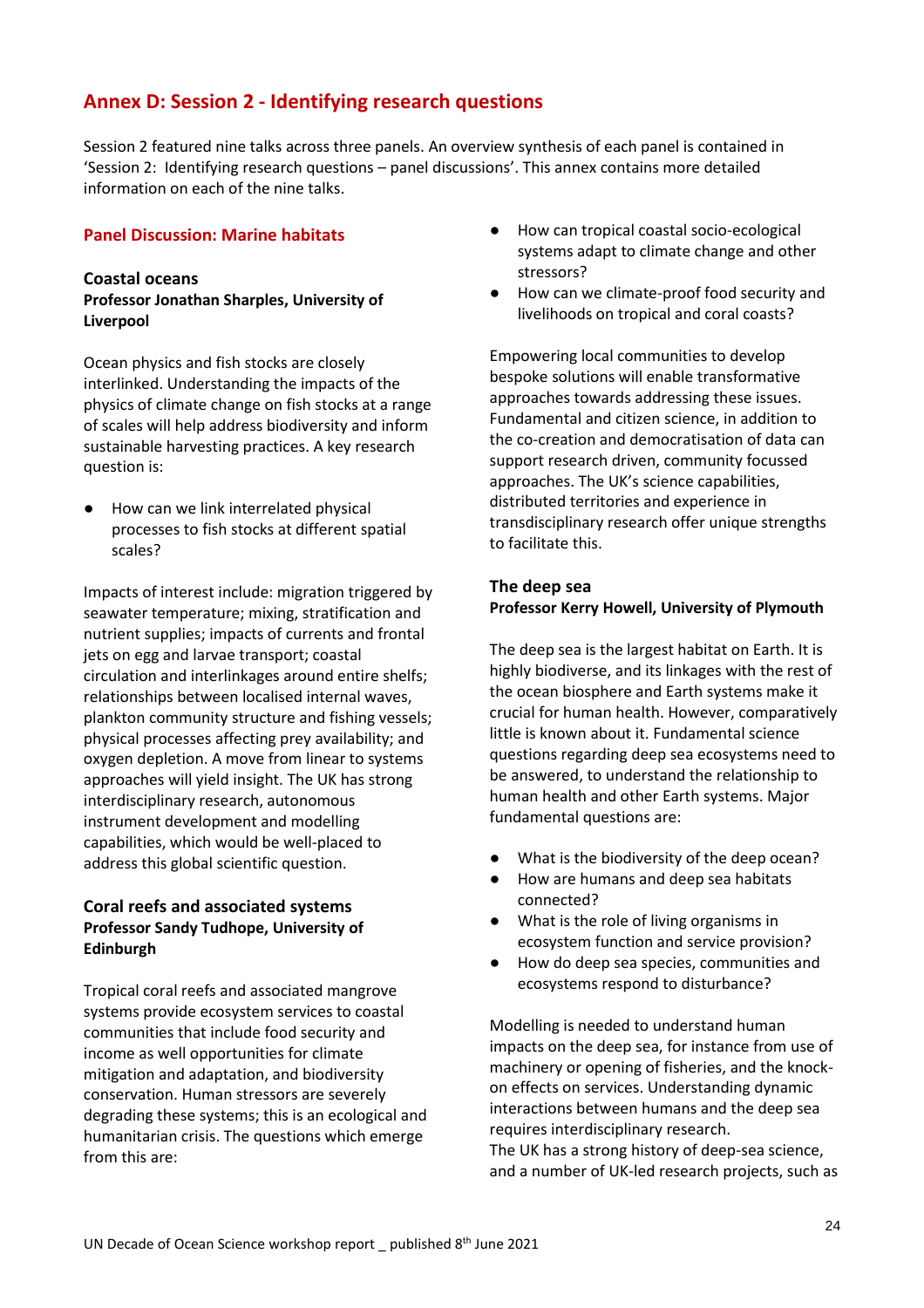the GRCF-funded 'one ocean hub', could immediately feed into the global research programme.

# <span id="page-24-0"></span>**Panel Discussion: Challenges and threats in the marine environment**

## <span id="page-24-1"></span>**Sea level rise**

**Dr Ivan Haigh, University of Southampton** 

Global mean sea level has risen 3.2 mm per year since 1993 (compared to an average 1.4mm per year from 1901-1990)<sup>3</sup>. It will rank among the most costly consequences of climate change. Historic sea level rise is well understood, but the magnitude of future rise is uncertain, as are the impacts on coastal communities. There remains uncertainty around future emissions scenarios, and the amount of sea level rise that instability in Greenland, Antarctic, and marine ice sheets will contribute. Important research questions include:

- What will the global coastline look like with 1, 3, or 5m of sea level rise?
- What will the implications of these changes be to the people, infrastructure, cultural heritage and the environment?
- What adaptable and sustainable options are available to manage such change?

### <span id="page-24-2"></span>**Impacts of climate change on the high seas Dr Stephanie Henson, National Oceanography Centre**

The high seas are crucial for global ocean carbon storage and the sustainability of marine food supply. However, the impacts of climate change on the high seas is uncertain, and the infrastructure for studying high-sea ecosystems is limited. A key question is:

How will the interacting multiple stressors experienced by the ocean affect its productivity and resilience?

It is particularly important to understand the biological and biogeochemical responses to

multiple stressors, as these are crucial for carbon sequestration, security of food supply, and healthy ecosystem functioning. Changes in temperature, pH, oxygen and nutrient levels may interact synergistically, which could make the cumulative impacts worse than the sum of their parts, but there remains much uncertainty in this area. Collaborating internationally will be crucial to address this question.

## <span id="page-24-3"></span>**Plastic pollution Professor Richard Thompson, University of Plymouth**

Plastic is now ubiquitous in the oceans. The shortterm economic, health, and biodiversity impacts are clear, while there remains uncertainty on the long-term ecological impacts of plastic, particularly from nano and microplastics there is a general consensus on the need to implement solutions. The most effective solutions to tackling plastic are predominantly on land. Building systems thinking, interdisciplinary research and funding, and understanding trade-offs to proposed solutions is essential to identify the most effective strategies for tackling plastics. A research question that emerges from this is:

- Using a transdisciplinary, systems approach, what are the trade-offs between measures to reduce the accumulation of plastics in the environment;
- Do these vary regionally? Could better understanding of this be transformative in how we link science to societal benefit?

The UK's strong scientific background on plastics coupled with its strength in interdisciplinary research, and international and commonwealth links, make it exceptionally well suited to address this research challenge.

<sup>3</sup> Oppenheimer, M., B.C. Glavovic , J. Hinkel, R. et al., 2019: Sea Level Rise and Implications for Low-Lying Islands, Coasts and Communities. In: *IPCC Special Report on the Ocean and Cryosphere in a Changing Climate* [H.-O. Pörtner, D.C. Roberts, V. Masson-Delmotte, P. et al., (eds.)]. (2019).